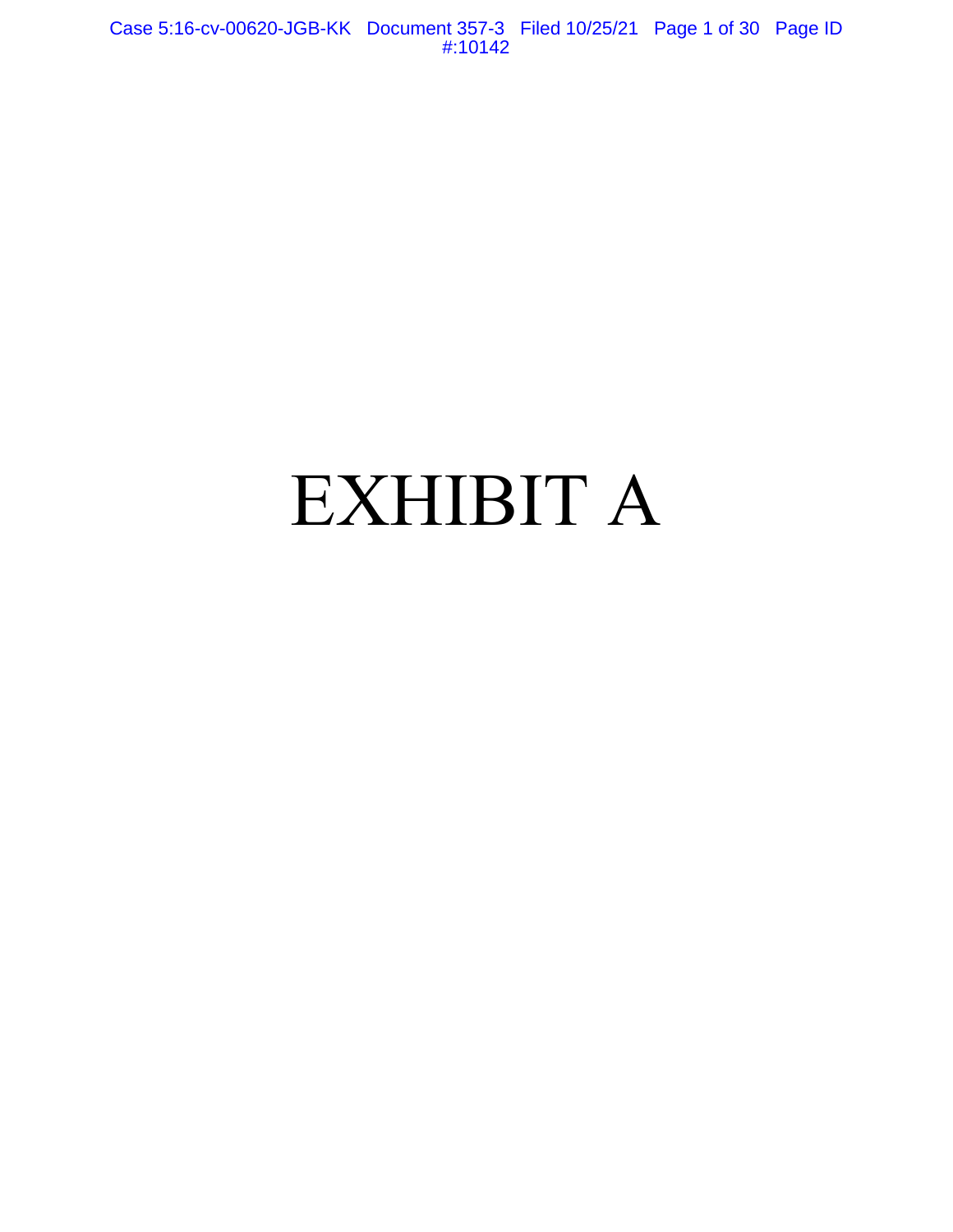|                                       |                                                                                                                                                                                                                                                                                                                                      | Case 5:16-cv-00620-JGB-KK Document 357-3 Filed 10/25/21 Page 2 of 30 Page ID<br>#:10143 |
|---------------------------------------|--------------------------------------------------------------------------------------------------------------------------------------------------------------------------------------------------------------------------------------------------------------------------------------------------------------------------------------|-----------------------------------------------------------------------------------------|
| $\mathbf{3}$<br>4<br>5<br>6<br>7<br>8 | MICHAEL KAUFMAN (SBN 254575)<br>mkaufman@aclusocal.org<br>ACLU FOUNDATION OF SOUTHERN CALIFORNIA<br>1313 West 8th Street<br>Los Angeles, California 90017<br>Telephone: (213) 977-5232<br>Facsimile: (213) 915-0219<br>Attorneys for Plaintiffs-Petitioners<br>Additional Counsel for Plaintiffs<br>and Defendants on Following Page |                                                                                         |
| 9                                     |                                                                                                                                                                                                                                                                                                                                      | UNITED STATES DISTRICT COURT                                                            |
| 10<br>11                              |                                                                                                                                                                                                                                                                                                                                      | <b>FOR THE CENTRAL DISTRICT OF CALIFORNIA</b>                                           |
| 12                                    |                                                                                                                                                                                                                                                                                                                                      |                                                                                         |
| 13                                    | XOCHITL HERNANDEZ,<br>CESAR MATIAS, for themselves<br>and on behalf of a certified class<br>of similarly situated individuals,                                                                                                                                                                                                       | CIVIL ACTION NO. 5:16-00620-JGB-KK                                                      |
| 14                                    | Plaintiffs-Petitioners,                                                                                                                                                                                                                                                                                                              |                                                                                         |
| 15                                    | V.                                                                                                                                                                                                                                                                                                                                   | <b>SETTLEMENT AGREEMENT AND</b><br><b>RELEASE</b>                                       |
| 16                                    |                                                                                                                                                                                                                                                                                                                                      |                                                                                         |
| 17 <sup>1</sup>                       | MERRICK GARLAND,<br>U.S. Attorney General, et al.,                                                                                                                                                                                                                                                                                   |                                                                                         |
| 18                                    | Defendants-Respondents.                                                                                                                                                                                                                                                                                                              |                                                                                         |
| 19                                    |                                                                                                                                                                                                                                                                                                                                      |                                                                                         |
| 20                                    |                                                                                                                                                                                                                                                                                                                                      |                                                                                         |
| 21                                    |                                                                                                                                                                                                                                                                                                                                      |                                                                                         |
| 22<br>23                              |                                                                                                                                                                                                                                                                                                                                      |                                                                                         |
| 24                                    |                                                                                                                                                                                                                                                                                                                                      |                                                                                         |
| 25                                    |                                                                                                                                                                                                                                                                                                                                      |                                                                                         |
| 26                                    |                                                                                                                                                                                                                                                                                                                                      |                                                                                         |
| 27                                    |                                                                                                                                                                                                                                                                                                                                      |                                                                                         |
| 28                                    |                                                                                                                                                                                                                                                                                                                                      |                                                                                         |
|                                       |                                                                                                                                                                                                                                                                                                                                      | SETTLEMENT AGREEMENT AND RELEASE                                                        |
|                                       |                                                                                                                                                                                                                                                                                                                                      |                                                                                         |
|                                       |                                                                                                                                                                                                                                                                                                                                      |                                                                                         |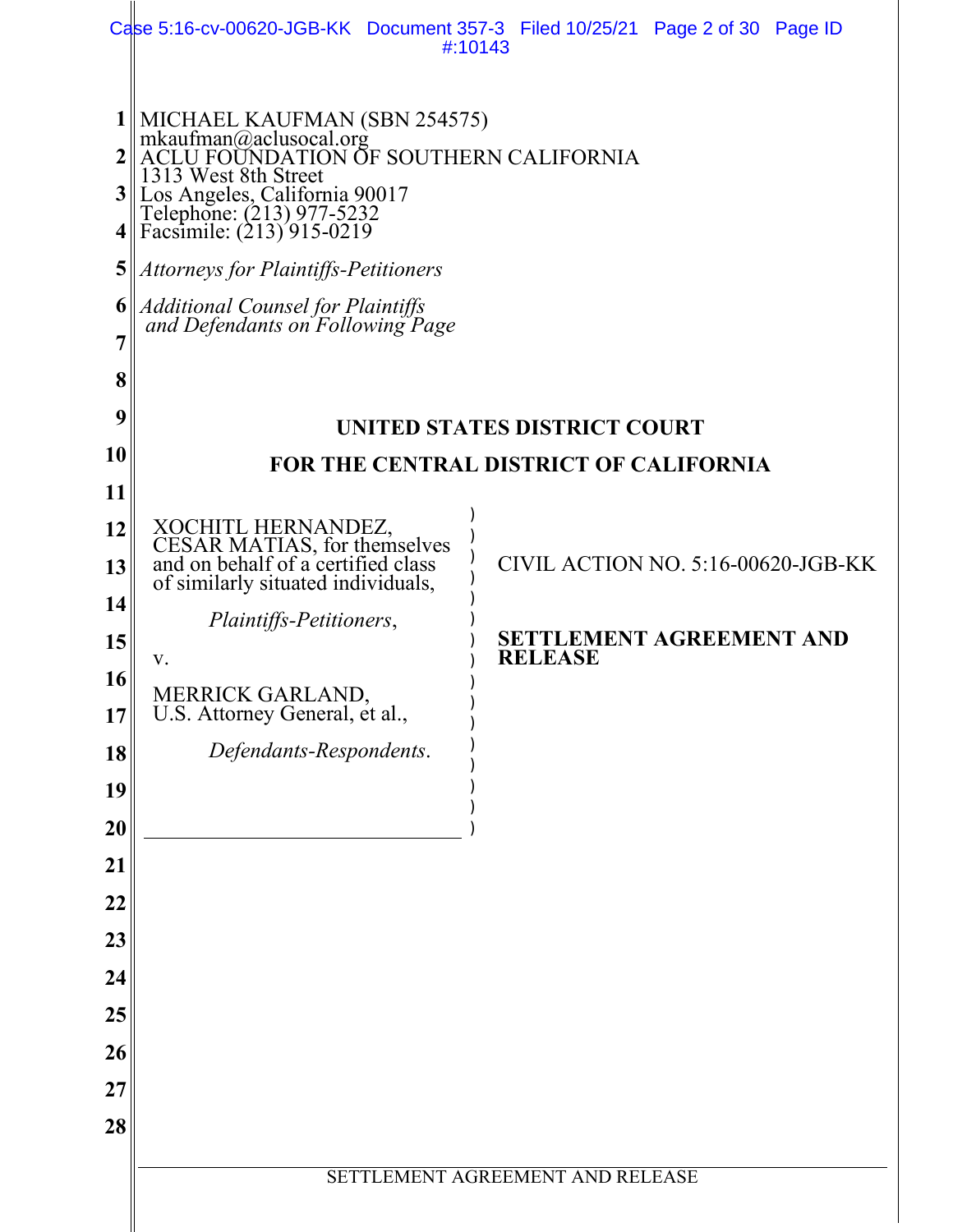|                                                       | Case 5:16-cv-00620-JGB-KK Document 357-3 Filed 10/25/21 Page 3 of 30 Page ID<br>#:10144                                                                                                                                                                                                                                                                                                                                                                                                                       |  |  |  |
|-------------------------------------------------------|---------------------------------------------------------------------------------------------------------------------------------------------------------------------------------------------------------------------------------------------------------------------------------------------------------------------------------------------------------------------------------------------------------------------------------------------------------------------------------------------------------------|--|--|--|
| 3 <sup>1</sup><br>41<br>5 <sup>1</sup><br>6<br>8<br>9 | MICHAEL TAN (pro hac vice)<br>mtan@aclu.org<br><b>JUDY RABINOVITZ</b> (pro hac vice)<br>JRabinovitz@aclu.org<br><b>AMERICAN CIVIL</b><br>IBERTIES FOUNDATION<br><b>IMMIGRANTS' RIGHTS PROJECT</b><br>125 Broad Street, 18th Floor<br>New York, New York 10004-2400<br>Telephone: (212) 549-2618<br>Facsimile: (212) 549-2654<br>STEPHEN KANG (SBN 292280)<br>skang@aclu.org<br>AMERICAN CIVIL LIBERTIES FOUNDATION<br><b>IMMIGRANTS' RIGHTS PROJECT</b><br>39 Drumm Street<br>San Francisco, California 94111 |  |  |  |
| 12                                                    | 10 Telephone: (415) 343-0783<br>10 Facsimile: (415) 395-0950<br>11    DOUGLAS A. SMITH (SBN 290598)<br>dougsmith@mayerbrown.com<br> MAYER BROWN LLP<br>350 S. Grand Ave, 25 <sup>th</sup> Floor                                                                                                                                                                                                                                                                                                               |  |  |  |
| 16                                                    | 13 Los Angeles, California 90071<br>Telephone: (213) 229-9500<br>14 Facsimile: $(213)$ 625-0248<br>15    MATTHEW E. SLOAN (SBN 165165)<br>matthew.sloan@skadden.com<br>ASHLEY PHILLIPS (SBN 318397)                                                                                                                                                                                                                                                                                                           |  |  |  |
| 17 <sub>II</sub><br>18<br><u>19 </u>                  | ashley.phillips@skadden.com<br>WINSTON P. HSIAO (SBN 273638)<br>winston.hsiao@skadden.com<br>SKADDEN, ARPS, SLATE, MEAGHER & FLOM LLP<br>300 S. Grand Ave, Suite 3400                                                                                                                                                                                                                                                                                                                                         |  |  |  |
| <b>20</b><br>21<br>22                                 | Los Angeles, California 90071<br>Telephone: (213) 687-5276<br>Facsimile: (213) 621-5276<br>Attorneys for Plaintiffs-Petitioners                                                                                                                                                                                                                                                                                                                                                                               |  |  |  |
| 23<br>24 <sub>1</sub><br>25                           | BRIAN C. WARD (IL 6404236)<br>brian.c.ward@usdoj.gov<br>KATHERINE J. SHINNERS (DC 978141)<br>Katherine.J.Shinners@usdoj.gov<br><b>Senior Litigation Counsel</b><br>COURTNEY E. MORAN (CA 288394)                                                                                                                                                                                                                                                                                                              |  |  |  |
| 26<br>27<br>28                                        | courtney.e.moran@usdoj.gov<br>OZLEM B. BARNARD (NY 4350583)<br>ozlem.b.barnard@usdoj.gov<br>DHRUMAN Y. SAMPAT (NJ 270892018)<br>dhruman.y.sampat@usdoj.gov                                                                                                                                                                                                                                                                                                                                                    |  |  |  |
|                                                       | SETTLEMENT AGREEMENT AND RELEASE                                                                                                                                                                                                                                                                                                                                                                                                                                                                              |  |  |  |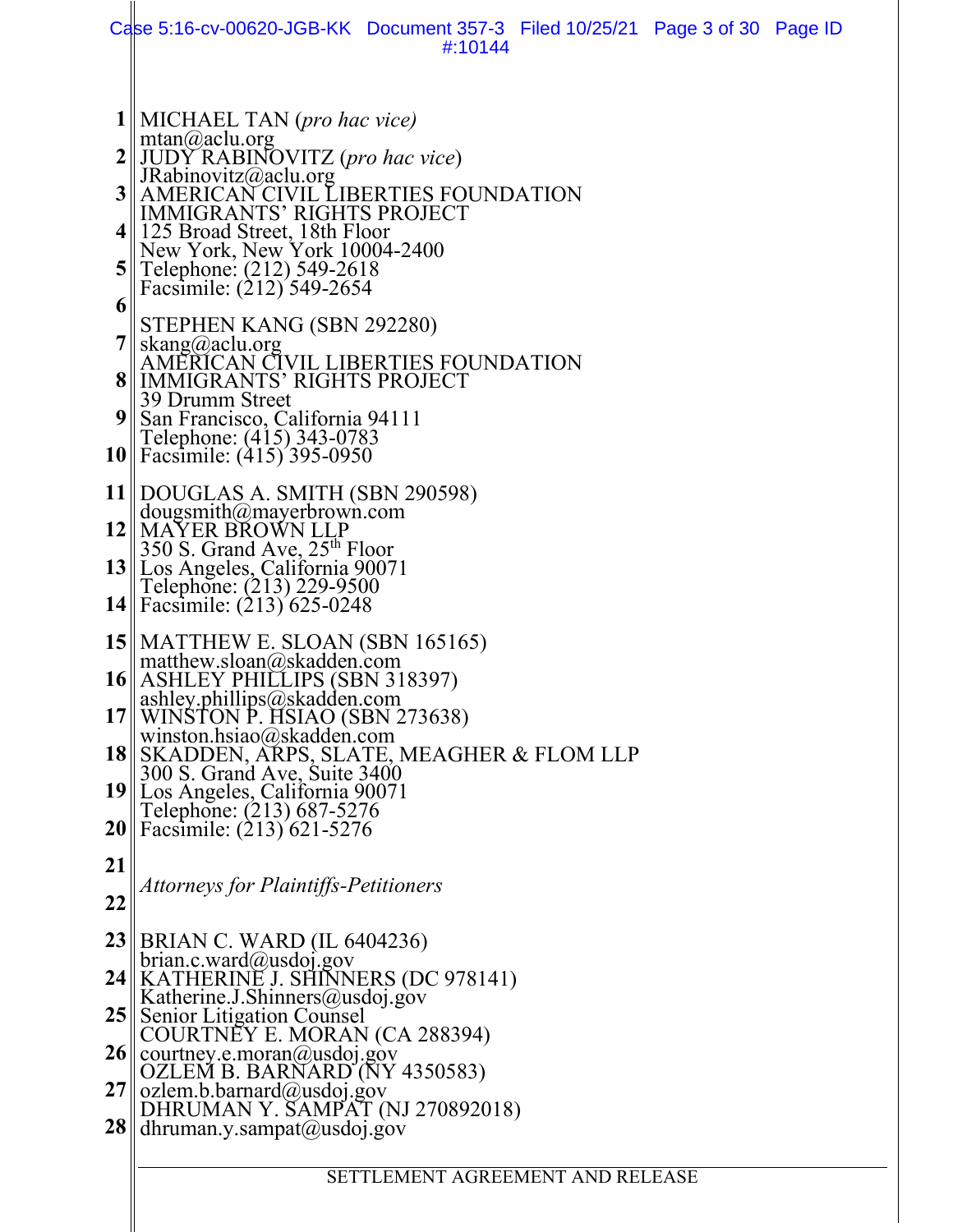|          | Case 5:16-cv-00620-JGB-KK Document 357-3 Filed 10/25/21 Page 4 of 30 Page ID                                                                                                                                             | #:10145                          |  |  |
|----------|--------------------------------------------------------------------------------------------------------------------------------------------------------------------------------------------------------------------------|----------------------------------|--|--|
| 5<br>6   | 1<br>U.S. Department of Justice<br>2<br>Office of Immigration Litigation<br>3<br>P.O. Box 868 Ben Franklin Station<br>Washington, DC 20044<br>4<br>Telephone: (202) 532-4023<br>Attorneys for the Defendants-Respondents |                                  |  |  |
| 7        |                                                                                                                                                                                                                          |                                  |  |  |
| 8        |                                                                                                                                                                                                                          |                                  |  |  |
| 9        |                                                                                                                                                                                                                          |                                  |  |  |
| 10       |                                                                                                                                                                                                                          |                                  |  |  |
| 11       |                                                                                                                                                                                                                          |                                  |  |  |
| 12       |                                                                                                                                                                                                                          |                                  |  |  |
| 13       |                                                                                                                                                                                                                          |                                  |  |  |
| 14       |                                                                                                                                                                                                                          |                                  |  |  |
| 15       |                                                                                                                                                                                                                          |                                  |  |  |
| 16       |                                                                                                                                                                                                                          |                                  |  |  |
| 17       |                                                                                                                                                                                                                          |                                  |  |  |
| 18       |                                                                                                                                                                                                                          |                                  |  |  |
| 19       |                                                                                                                                                                                                                          |                                  |  |  |
| 20<br>21 |                                                                                                                                                                                                                          |                                  |  |  |
| 22       |                                                                                                                                                                                                                          |                                  |  |  |
| 23       |                                                                                                                                                                                                                          |                                  |  |  |
| 24       |                                                                                                                                                                                                                          |                                  |  |  |
| 25       |                                                                                                                                                                                                                          |                                  |  |  |
| 26       |                                                                                                                                                                                                                          |                                  |  |  |
| 27       |                                                                                                                                                                                                                          |                                  |  |  |
| 28       |                                                                                                                                                                                                                          |                                  |  |  |
|          |                                                                                                                                                                                                                          | SETTLEMENT AGREEMENT AND RELEASE |  |  |
|          |                                                                                                                                                                                                                          |                                  |  |  |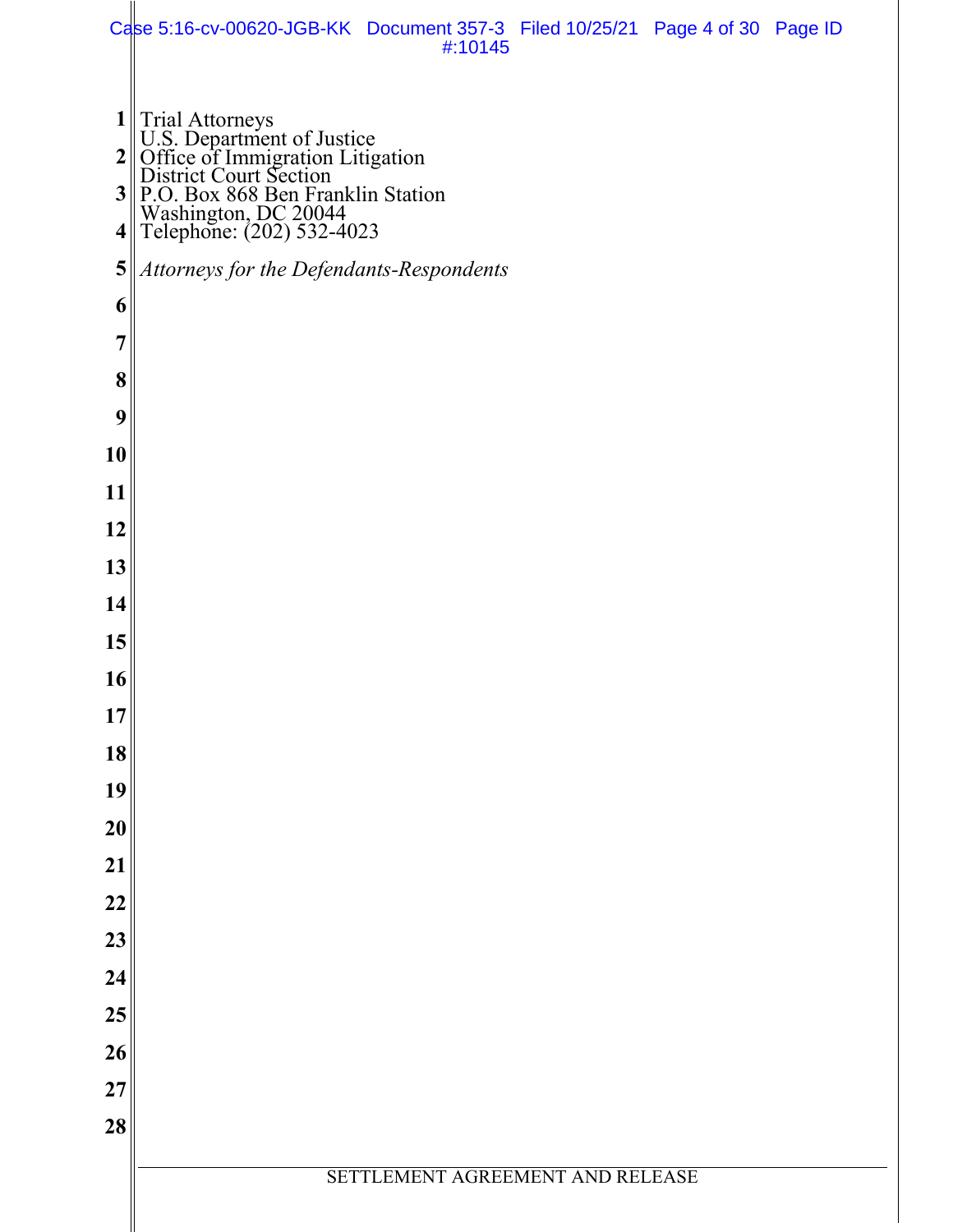## **CLASS ACTION SETTLEMENT AGREEMENT AND RELEASE**

**2 3** on behalf of themselves and all Class Members of the certified class they represent **4 5 6** Johnson, Acting Director, Immigration and Customs Enforcement ("ICE"), David A. **7 8 9 10 11** Plaintiffs in the above-captioned matter, Xochitl Hernandez and Cesar Matias, (collectively "Plaintiffs"), and Defendants Merrick Garland, Attorney General, Jean King, Acting Director, Executive Office for Immigration Review ("EOIR"), Alejandro Mayorkas, Secretary, Department of Homeland Security ("DHS"), Tae Marin, Field Office Director, Los Angeles Field Office of ICE, and James Janecka, Warden, Adelanto Detention Facility, (collectively, "Defendants" and with Plaintiffs "the Parties"), through their counsel, enter into this Class Action Settlement Agreement and Release ("Agreement"), as of the date it is executed by all Parties (the "Agreement Date") and effective upon approval of the Court pursuant to Federal Rule of Civil Procedure 23(e).

# **12**

**28** 

**1**

### WHEREAS:

**13 14 15 16 17** A. On April 6, 2016, Plaintiffs commenced a civil action on behalf of themselves and all others similarly situated against Defendants, now-captioned *Hernandez v. Barr,* United States District Court for the Central District of California, Case No. 5:16-cv-00620-JGB-KK (the "Action") and sought class certification, appointment of Class Counsel, and declaratory, injunctive, and habeas corpus relief.

**18 19 20 21 22 23 24** B. On November 10, 2016, the United States District Court for the Central District of California certified the proposed class under Federal Rules of Civil Procedure  $23(b)(1)(A)$ ,  $23(b)(1)(B)$ , and  $23(b)(2)$ , consisting of "All individuals who are or will be detained pursuant to 8 U.S.C. § 1226(a) on a bond set by an ICE officer or an immigration judge in the Central District of California," and appointed American Civil Liberties Union ("ACLU") of Southern California, ACLU Immigrants' Rights Project, and Skadden, Arps, Slate, Meagher & Flom LLP as Class Counsel.

**25 26 27** C. Plaintiffs and Defendants have conducted discussions and arms-length negotiations regarding a compromise and settlement of the Action with a view to settling all matters in dispute.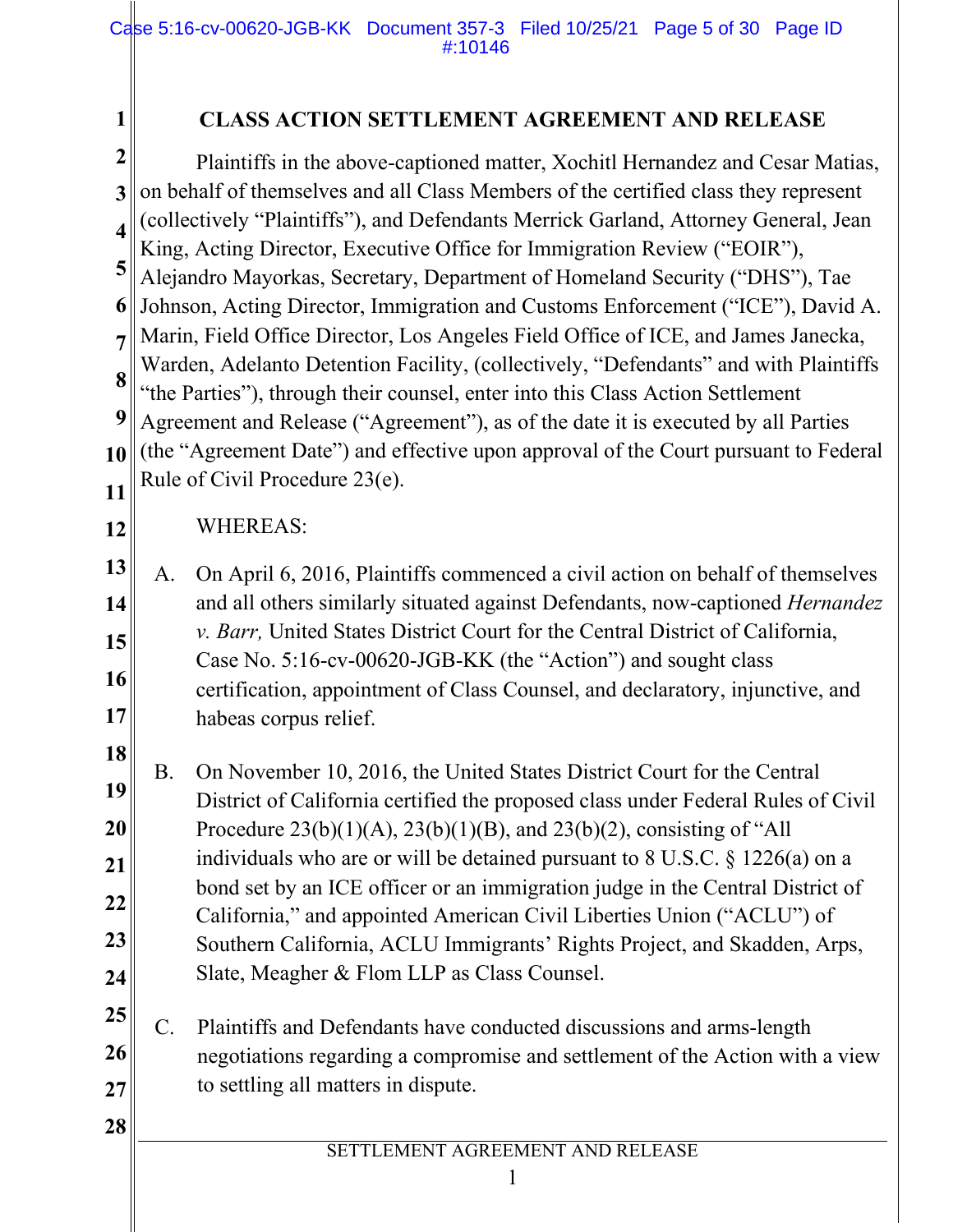#### Case 5:16-cv-00620-JGB-KK Document 357-3 Filed 10/25/21 Page 6 of 30 Page ID #:10147

**1 2 3 4 5 6 7**  D. Defendants deny all liability with respect to the Action, deny that they have engaged in any wrongdoing, deny the allegations in the Complaint, deny that they committed any violation of law, deny that they acted improperly in any way, and deny liability of any kind to the Plaintiffs, but have agreed to the settlement and dismissal of the Action with prejudice to: (i) avoid the expense and inconvenience of additional, potentially protracted litigation; and (ii) finally put to rest and terminate the Action and any and all Settled Claims as defined in Section I.O.

**8 9 10 11 12** E. Considering the benefits that Plaintiffs will receive from settlement of the Action and the risks of litigation, Class Counsel have concluded that the terms and conditions of this Agreement are fair, reasonable, and adequate to class members. Plaintiffs have agreed that Defendants shall be released from the Settled Claims pursuant to this Agreement; and have agreed to dismissal with prejudice of all Settled Claims as defined in Section I.O.

**13 14 15 16 17** NOW, THEREFORE, it is hereby STIPULATED AND AGREED, by and among the Parties to this Agreement, through their respective attorneys, subject to the approval of the Court pursuant to Federal Rule of Civil Procedure 23(e), in consideration of the benefits flowing to the Parties from this Agreement, that the Settled Claims shall be compromised, settled, forever released, barred, and dismissed with prejudice, upon and subject to the following terms and conditions:

**18**

**19**

## **I. DEFINITIONS:**

**20** Wherever used in this Agreement, the following terms have the meanings set forth below:

- **21 22 23** A. "Action" means the civil action captioned *Hernandez v. Barr*, United States District Court for the Central District of California, Case No. 5:16-cv-00620- JGB-KK.
- **24** B. "Agreement Date" means the date this Agreement is executed by all Parties.
- **25 26** C. "Complaint" means the class action complaint Plaintiffs filed on April 6, 2016.
- **27 28**  D. "Court" is the United States District Court for the Central District of California.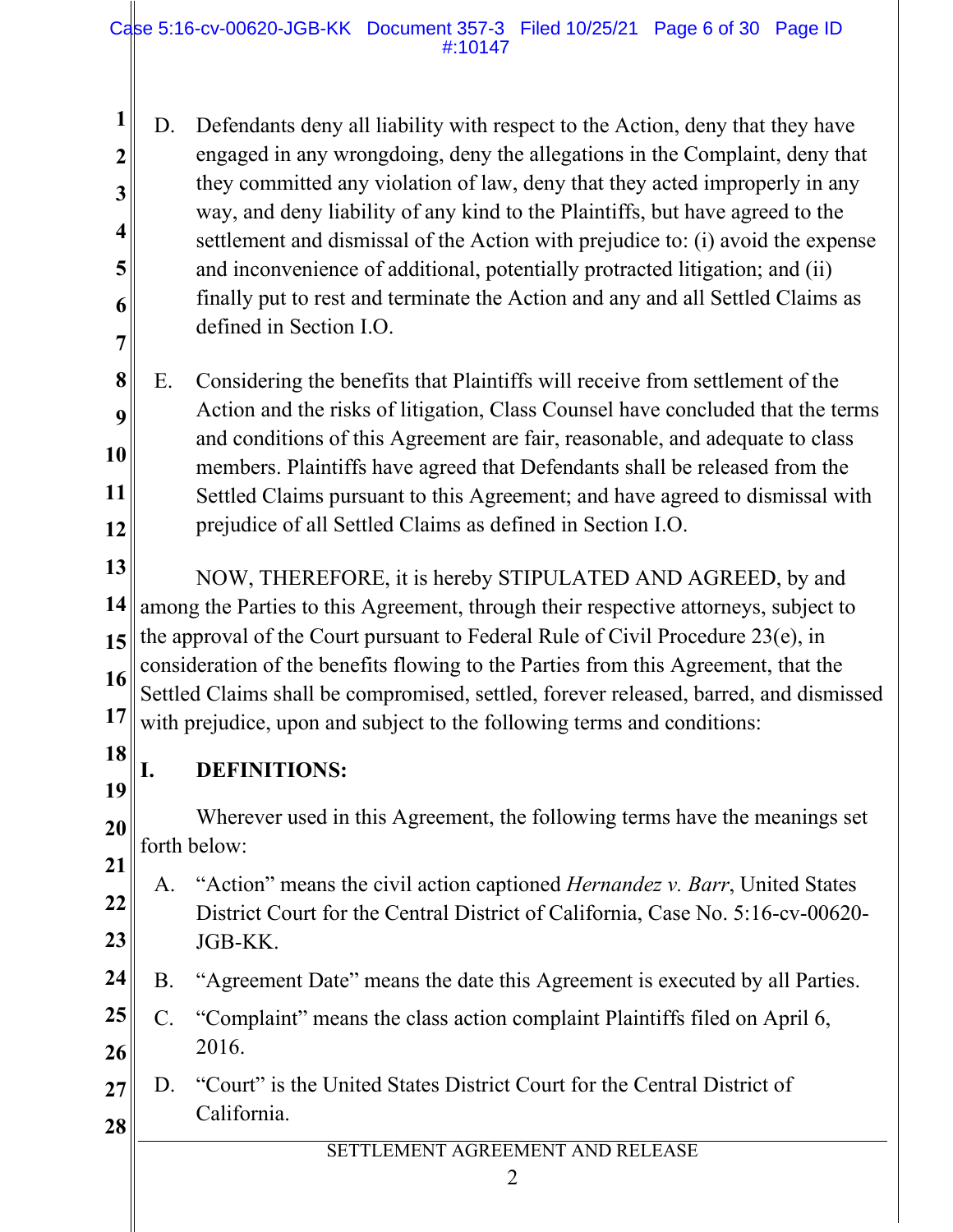#### Case 5:16-cv-00620-JGB-KK Document 357-3 Filed 10/25/21 Page 7 of 30 Page ID #:10148

| 1<br>$\overline{2}$          | Ε. | "Effective Date of Settlement" or "Effective Date" means the date upon which<br>this Agreement shall become effective, as set forth in Section VIII below.                                                                                                                                                                                                                                                                                          |
|------------------------------|----|-----------------------------------------------------------------------------------------------------------------------------------------------------------------------------------------------------------------------------------------------------------------------------------------------------------------------------------------------------------------------------------------------------------------------------------------------------|
| 3<br>$\overline{\mathbf{4}}$ | F. | "Plaintiff(s)" means Xochitl Hernandez, Cesar Matias, and the Class Members<br>of the certified class they represent.                                                                                                                                                                                                                                                                                                                               |
| 5<br>6                       | G. | "Class Member(s)" means individuals who are or will be detained pursuant to<br>8 U.S.C. § 1226(a) on a bond set by an ICE officer or immigration judge in the<br>Central District of California.                                                                                                                                                                                                                                                    |
| $\overline{7}$<br>8<br>9     | Η. | "Plaintiffs' Counsel" or "Class Counsel" means the American Civil Liberties<br>Union ("ACLU") of Southern California, the ACLU Immigrants' Rights<br>Project, and Skadden, Arps, Slate, Meagher & Flom LLP.                                                                                                                                                                                                                                         |
| 10<br>11<br>12<br>13<br>14   | Ι. | "Defendants" means William P. Barr, Attorney General, James McHenry,<br>Director, EOIR, Chad F. Wolf, Acting Secretary, DHS, Matthew T. Albence,<br>Deputy Director and Senior Official Performing the Duties of the Director,<br>ICE, David Marin, Field Office Director, Los Angeles Field Office of ICE<br>Enforcement and Removal Operations, and James Janecka, Warden, Adelanto<br>Detention Facility, and their predecessors and successors. |
| 15                           | J. | "District" means the Central District of California.                                                                                                                                                                                                                                                                                                                                                                                                |
| 16<br>17<br> 18 <br>19<br>20 | K. | "Final Approval Hearing" means a hearing set by the Court to (i) determine<br>the fairness, adequacy, and reasonableness of the Agreement; (ii) determine<br>that the Agreement and associated Settlement satisfy all requirements of<br>Federal Rule of Civil Procedure 23, and all other applicable law; (iii) resolve<br>any objections to the Settlement; and (iv) enter the Final Approval Order and<br>Judgment.                              |
| 21                           | L. | "Final Approval Order" means the Final Approval Order attached hereto as<br>Exhibit 1, which the parties shall file with the Court pursuant to Section VII.E.                                                                                                                                                                                                                                                                                       |
| 22<br>23                     | M. | "Final Approval Order and Judgment" means the Final Approval Order along<br>with the Court's entry of judgment in this Action.                                                                                                                                                                                                                                                                                                                      |
| 24<br>25                     | N. | "Notice Date" means the date that notice is provided to Class Members<br>pursuant to Section VII.B.                                                                                                                                                                                                                                                                                                                                                 |
| 26<br>27<br>28               | O. | "Settled Claims" means all claims for declaratory and injunctive relief that<br>were asserted, or could have been asserted, by Plaintiffs on behalf of<br>themselves and the Class Members in this Action based on the facts and                                                                                                                                                                                                                    |
|                              |    | SETTLEMENT AGREEMENT AND RELEASE<br>3                                                                                                                                                                                                                                                                                                                                                                                                               |

 $\parallel$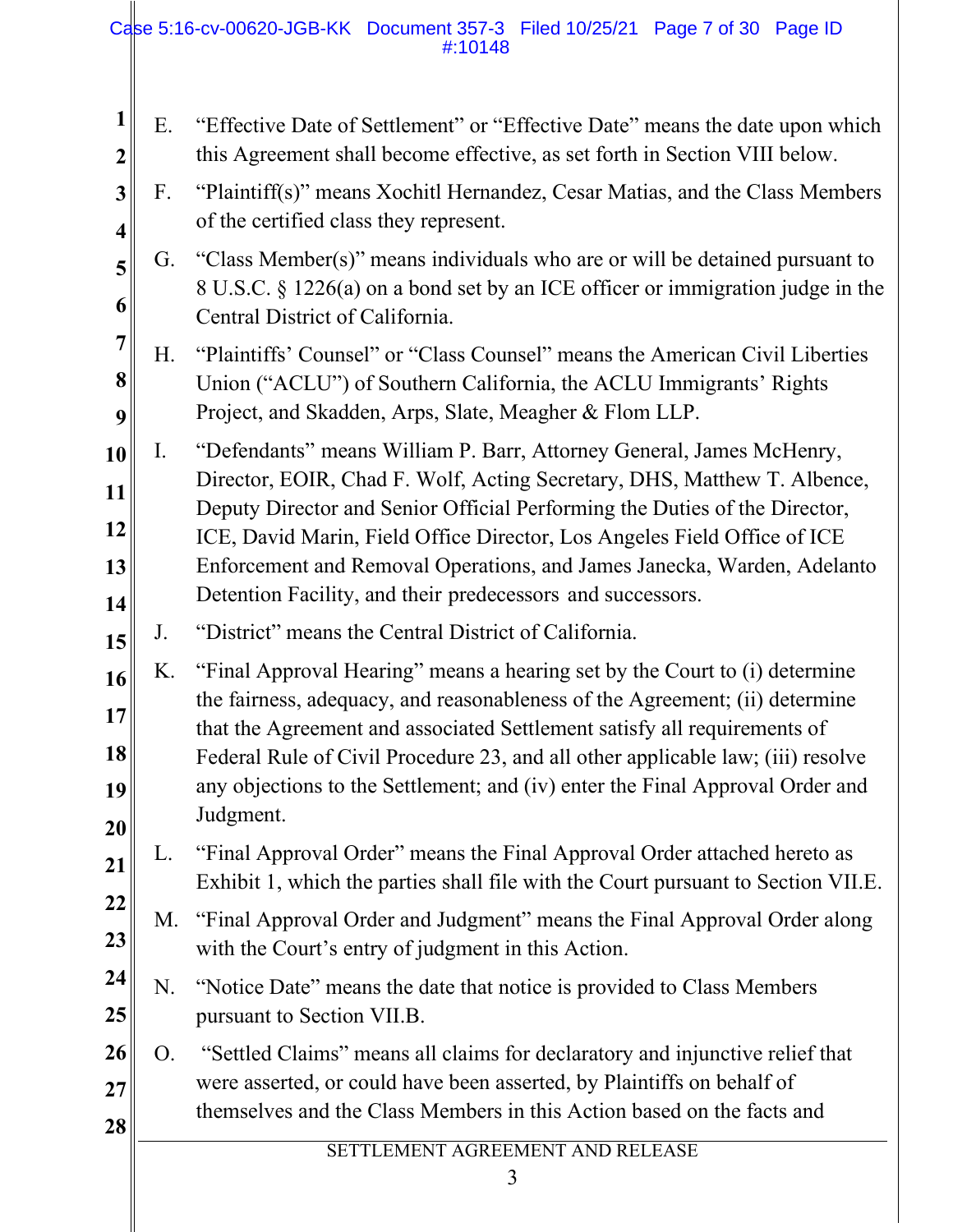circumstances alleged in the Complaint, including but not limited to claims that Defendants' alleged failure to consider Class Members' ability to pay and alternative conditions of release, in violation of Class Members' constitutional rights under the Due Process Clause of the Fifth Amendment, the Equal Protection Clause of the Fifth Amendment, the Excessive Bail Clause of the Eighth Amendment, and Class Members' statutory rights under 8 U.S.C. § 1226. "Settled claims" also includes any claim for attorneys' fees or costs related to this Action. "Settled claims" do not include any claim challenging, on an individual basis, a Class Member's detention. "Settled claims" also do not include claims unrelated to the claims asserted by Plaintiffs in this action. *See, e.g.*, *Jennings v. Rodriguez*, 138 S. Ct. 830 (2018) (unrelated claims brought by immigration detainees in the Central District of California detained under authority of Section 1226(a)).

P. "Settlement" means the settlement provided for in this Agreement.

#### **13 II. RELEASE: SCOPE AND EFFECT OF RELEASE**

**14 15 16 17 18 19 20** A. As of the Effective Date, Plaintiffs, on behalf of themselves, their heirs, executors, administrators, representatives, attorneys, successors, assigns, agents, affiliates, and partners, and any persons they represent, by operation of any final judgment entered by the Court, fully, finally, and forever release, relinquish, and discharge the Defendants of and from any and all of the Settled Claims. The Parties agree and acknowledge that this Release shall not apply to claims that arise or accrue after the termination of this Agreement, claims challenging a Class Member's ongoing detention on an individualized basis or claims unrelated to the claims asserted by Plaintiffs in this action.

**21 22** B. This Agreement is subject to and contingent upon Court approval under Rule 23(e) of the Federal Rules of Civil Procedure.

## **23 24**

**25**

**1**

**2**

**3**

**4**

**5**

**6**

**7** 

**8**

**9**

**10**

**11**

**12**

## **III. PROCEDURES FOR ICE CUSTODY DETERMINATIONS, IJ CUSTODY REDETERMINATIONS, AND APPEALS OF CUSTODY DETERMINATIONS AND REDETERMINATIONS**

**26 27** Defendants agree to conduct ICE custody determinations, IJ custody redeterminations, and appeals as follows:

## **28**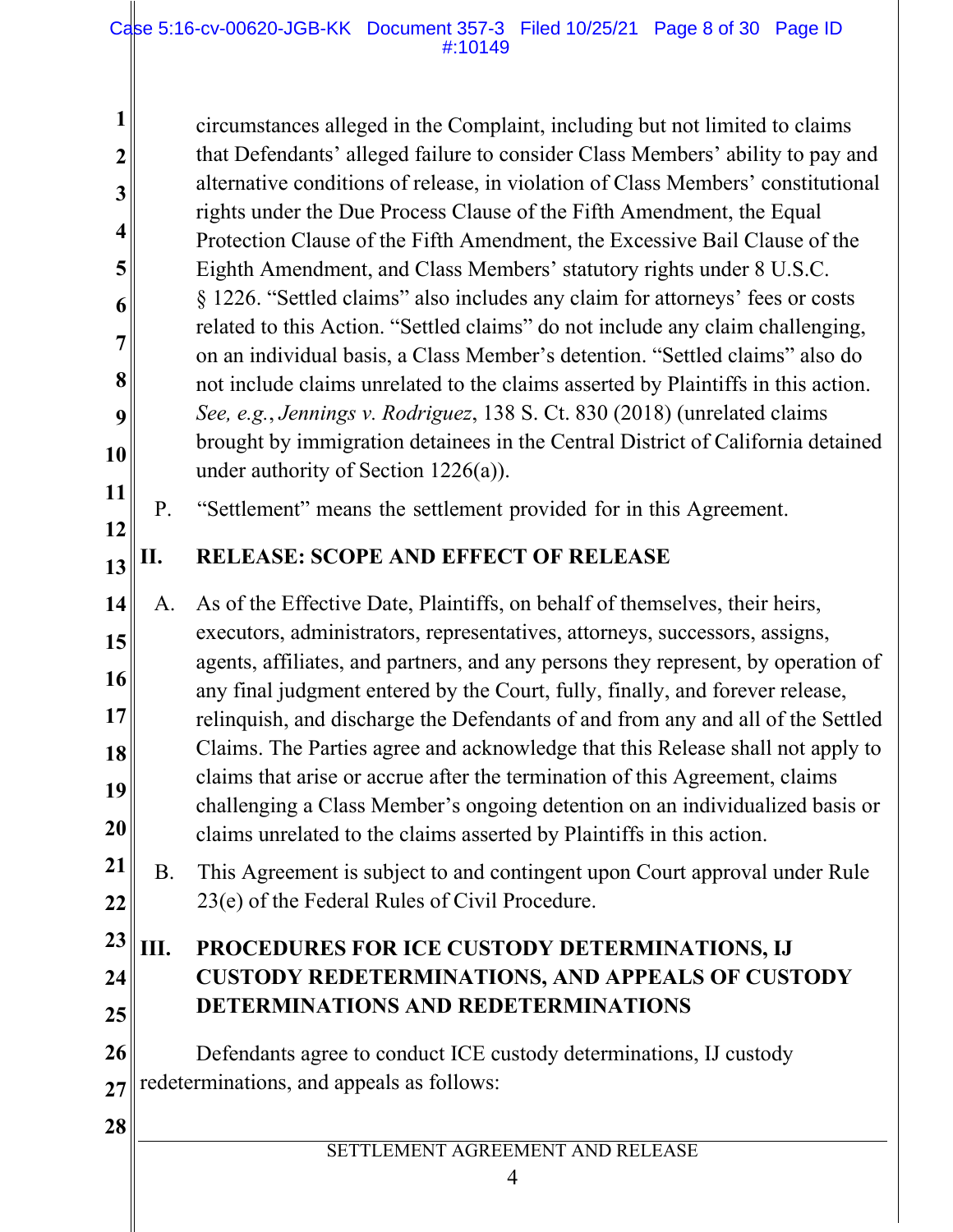#### Case 5:16-cv-00620-JGB-KK Document 357-3 Filed 10/25/21 Page 9 of 30 Page ID #:10150

| 1                       | A. |    | <b>ICE</b> custody determinations                                                                                                                                          |
|-------------------------|----|----|----------------------------------------------------------------------------------------------------------------------------------------------------------------------------|
| $\overline{\mathbf{2}}$ |    | 1. | For all aliens detained under $8$ U.S.C. $\S$ 1226(a) within the District who                                                                                              |
| 3                       |    |    | are eligible for release on bond, when setting or reviewing the terms of an<br>alien's release, ICE will:                                                                  |
| $\overline{\mathbf{4}}$ |    |    | i. Consider the alien's financial circumstances and financial ability to                                                                                                   |
| 5<br>6                  |    |    | pay a bond;                                                                                                                                                                |
| 7<br>8                  |    |    | ii. Not set bond at a greater amount than necessary to ensure the alien's<br>appearance at all future immigration proceedings, including for<br>removal if so ordered; and |
| 9                       |    |    | Consider whether the alien may be released on alternative conditions<br>$\dddot{\mathbf{m}}$ .                                                                             |
| 10                      |    |    | of release, alone or in combination with a bond, that are sufficient to<br>mitigate flight risk.                                                                           |
| 11                      |    | 2. | This Agreement does not alter the existing process for determining                                                                                                         |
| 12                      |    |    | whether an alien detained under $\S 1226(a)$ is eligible for release.                                                                                                      |
| 13                      |    |    | i. Under the standard process, ICE must first determine whether the                                                                                                        |
| 14                      |    |    | alien's release would pose a danger to persons or property.                                                                                                                |
| 15                      |    |    | a. This Agreement does not require ICE to release any $\S 1226(a)$                                                                                                         |
| 16<br>17                |    |    | detainee for whom it has determined that release would pose a<br>danger to persons or property. See 8 C.F.R. § 236.1(c)(8); Matter                                         |
| 18                      |    |    | of Urena, 25 I. & N. Dec. 140 (BIA 2009).                                                                                                                                  |
| 19                      |    | 3. | If ICE determines that a $\S$ 1226(a) detainee would not pose a danger to<br>persons or property if released, ICE will then determine whether the alien                    |
| 20                      |    |    | is a flight risk. ICE may continue to rely on the non-exhaustive list of                                                                                                   |
| 21                      |    |    | factors set forth in Matter of Guerra, 24 I. & N. Dec. 37 (BIA 2006), and<br>any other provision of law as appropriate, to assess an alien's flight risk.                  |
| 22<br>23                |    | 4. | If ICE determines that there is a risk of flight, ICE will then determine                                                                                                  |
| 24                      |    |    | whether there is an amount of bond, other conditions of release, or<br>combination of bond and other conditions that would sufficiently mitigate                           |
| 25                      |    |    | the risk of flight.                                                                                                                                                        |
| 26                      |    |    | In making this determination for aliens eligible for release, ICE will<br>$\ddot{1}$ .                                                                                     |
| 27                      |    |    | consider the alien's financial ability to pay a bond and whether other                                                                                                     |
| 28                      |    |    |                                                                                                                                                                            |
|                         |    |    | SETTLEMENT AGREEMENT AND RELEASE                                                                                                                                           |
|                         |    |    | 5                                                                                                                                                                          |
|                         |    |    |                                                                                                                                                                            |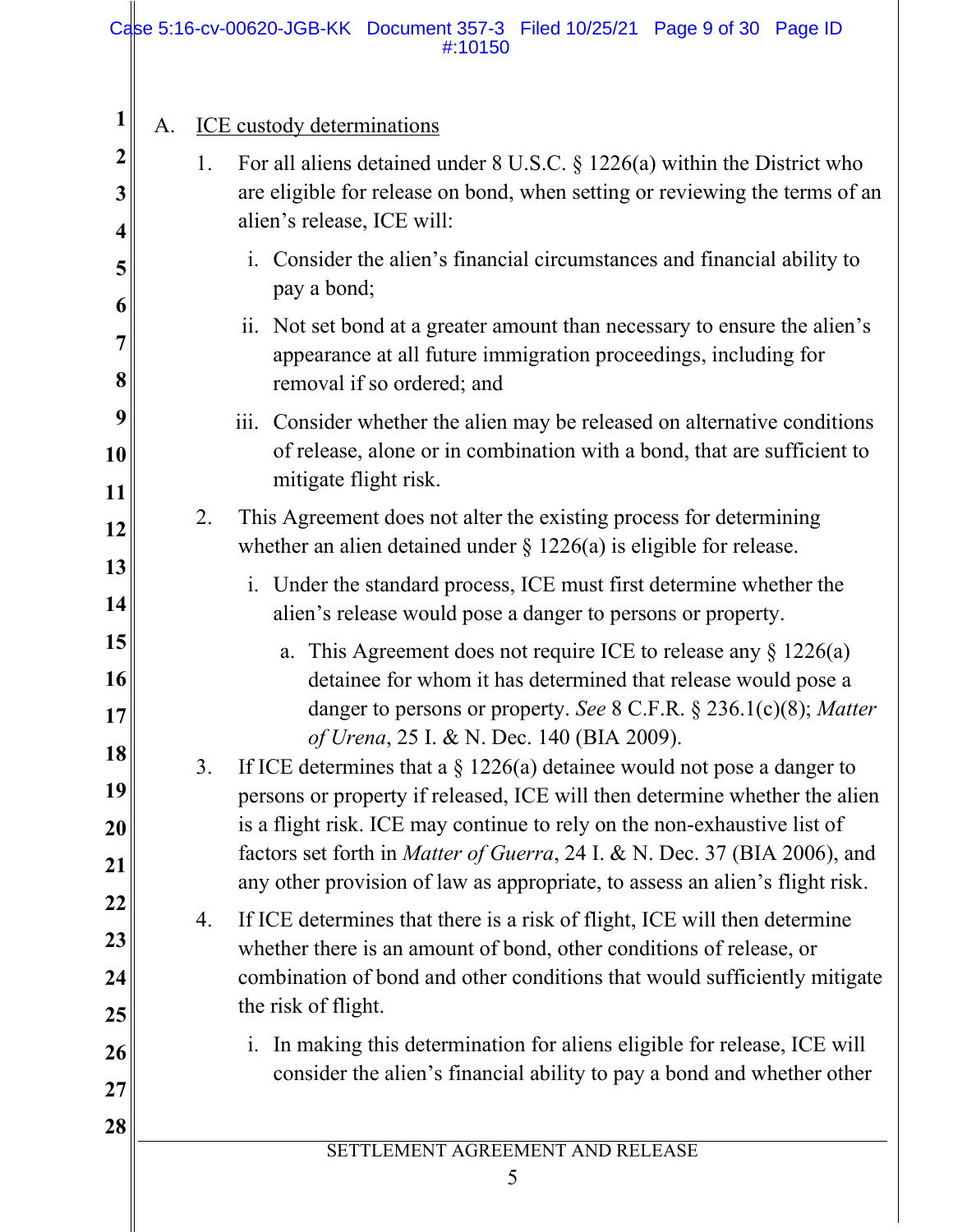#### Case 5:16-cv-00620-JGB-KK Document 357-3 Filed 10/25/21 Page 10 of 30 Page ID #:10151

| 2                                                                                       |           | conditions of release, or a combination of a bond and other<br>conditions, can sufficiently mitigate the risk of flight.                                                                                                                                                                                                                                                                                                                                                                                                                                                                                                                                                                                                                                                                                                                                                                                                                                                                                                                  |
|-----------------------------------------------------------------------------------------|-----------|-------------------------------------------------------------------------------------------------------------------------------------------------------------------------------------------------------------------------------------------------------------------------------------------------------------------------------------------------------------------------------------------------------------------------------------------------------------------------------------------------------------------------------------------------------------------------------------------------------------------------------------------------------------------------------------------------------------------------------------------------------------------------------------------------------------------------------------------------------------------------------------------------------------------------------------------------------------------------------------------------------------------------------------------|
| 3                                                                                       |           | ii. At a minimum, the detainee should be asked to explain his or her<br>financial ability to pay a bond.                                                                                                                                                                                                                                                                                                                                                                                                                                                                                                                                                                                                                                                                                                                                                                                                                                                                                                                                  |
| 4<br>5<br>6<br>$\overline{7}$<br>8<br>9<br>10<br>11<br>12<br>13<br>14<br>15<br>16<br>17 | 5.        | a. Officers have discretion to ask any questions relevant to the<br>detainee's financial ability to pay a bond.<br>b. Any response or refusal to respond should be documented, in<br>summary format, on the Form I-213 (Record of<br>Deportable/Inadmissible Alien).<br>c. An officer may evaluate an alien's financial circumstances based<br>on testimony alone. However, ICE may, but need not ask, a<br>detainee to produce documentation or other evidence if the officer<br>determines it is necessary to evaluate a detainee's financial ability<br>to pay a bond.<br>d. ICE officers should consider the totality of the circumstances<br>presented when determining the bond amount or other conditions<br>of release.<br>This Agreement does not require ICE to set a bond if the ICE officer is<br>satisfied that release on recognizance, or on alternative conditions of<br>release, are sufficient to ensure the alien's appearance. However, if ICE<br>sets a bond, with or without alternative conditions of release, the |
| 18<br>19                                                                                |           | minimum bond amount remains the amount set by statute at 8 U.S.C.<br>§ 1226(a)(2), which is currently \$1,500.                                                                                                                                                                                                                                                                                                                                                                                                                                                                                                                                                                                                                                                                                                                                                                                                                                                                                                                            |
| 20                                                                                      | 6.        | ICE is not required to set a bond that the alien can afford in every case.                                                                                                                                                                                                                                                                                                                                                                                                                                                                                                                                                                                                                                                                                                                                                                                                                                                                                                                                                                |
| 21<br>22                                                                                | 7.        | ICE is not required to release any $\S$ 1226(a) detainee for whom it has<br>determined that no bond or alternative conditions of release would be<br>sufficient to ensure the alien's appearance.                                                                                                                                                                                                                                                                                                                                                                                                                                                                                                                                                                                                                                                                                                                                                                                                                                         |
| 23                                                                                      | <b>B.</b> | <b>EOIR</b> custody redeterminations                                                                                                                                                                                                                                                                                                                                                                                                                                                                                                                                                                                                                                                                                                                                                                                                                                                                                                                                                                                                      |
| 24<br>25<br>26<br>27                                                                    | 1.        | When conducting custody redetermination hearings for aliens detained<br>under $8$ U.S.C. $\S$ 1226(a) within the District, if an immigration judge<br>determines that the alien is eligible for release on bond, the immigration<br>judge will:                                                                                                                                                                                                                                                                                                                                                                                                                                                                                                                                                                                                                                                                                                                                                                                           |
| 28                                                                                      |           | SETTLEMENT AGREEMENT AND RELEASE<br>6                                                                                                                                                                                                                                                                                                                                                                                                                                                                                                                                                                                                                                                                                                                                                                                                                                                                                                                                                                                                     |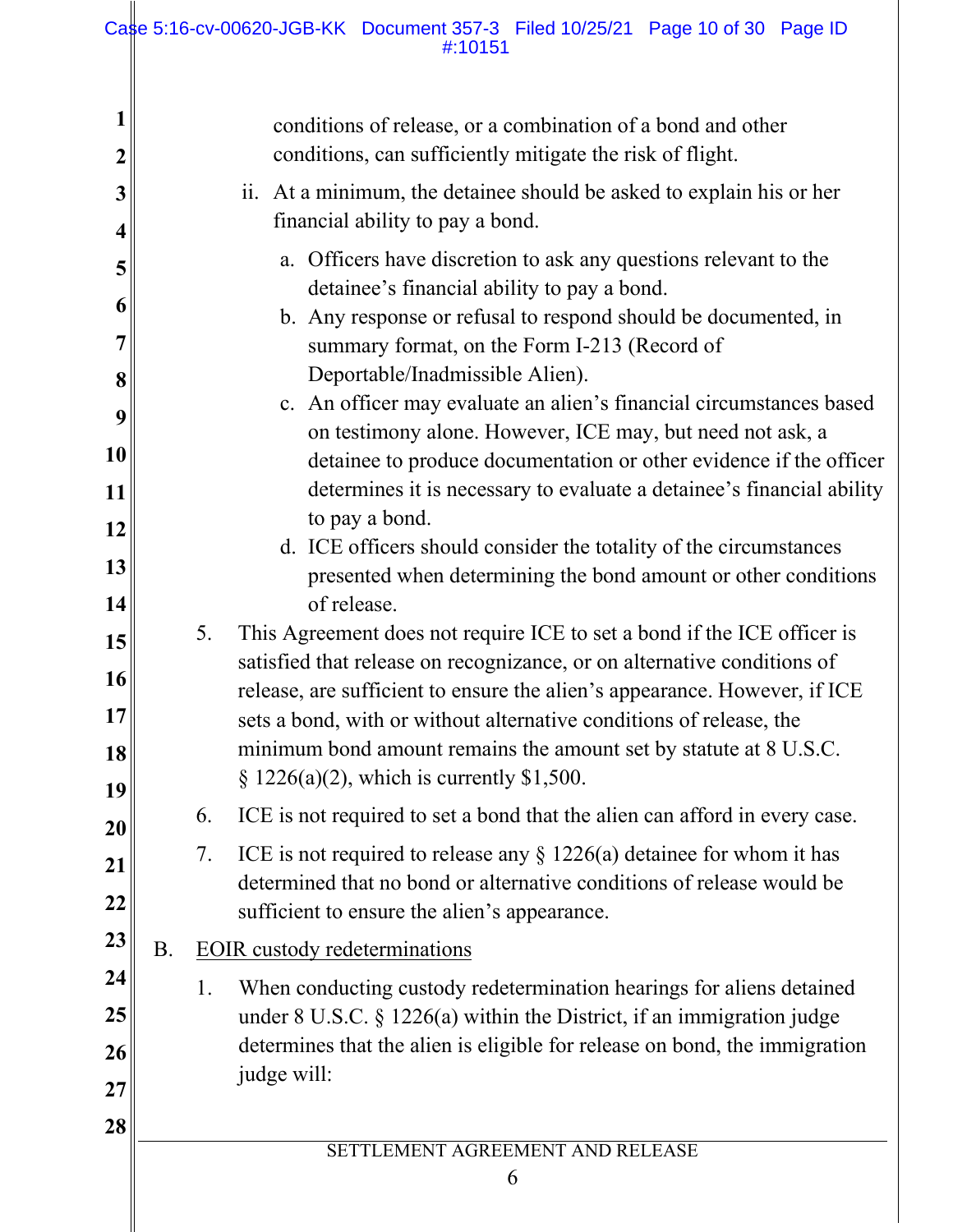<span id="page-10-0"></span>

| $\boldsymbol{2}$                       | Consider the alien's financial circumstances and financial ability to<br>1.<br>pay a bond;                                                                                                                                                                                                                                                                                                                                                         |
|----------------------------------------|----------------------------------------------------------------------------------------------------------------------------------------------------------------------------------------------------------------------------------------------------------------------------------------------------------------------------------------------------------------------------------------------------------------------------------------------------|
| 3<br>$\overline{\mathbf{4}}$           | ii. Not set bond at a greater amount than necessary to ensure the alien's<br>appearance at all future immigration proceedings, including for<br>removal if so ordered; and                                                                                                                                                                                                                                                                         |
| 5<br>6<br>7                            | $\overline{\text{iii}}$ .<br>Consider whether the alien may be released on alternative conditions<br>of release, alone or in combination with a lower bond, that are<br>sufficient to mitigate flight risk.                                                                                                                                                                                                                                        |
| 8<br>9                                 | This Agreement does not alter the existing process for determining<br>2.<br>whether an alien detained under is eligible for release. <sup>1</sup>                                                                                                                                                                                                                                                                                                  |
| 10<br>11<br>12<br>13                   | Immigration judges should only set a bond or consider alternative<br>$\mathbf{i}$ .<br>conditions of release if the immigration judge finds that the alien is<br>not a danger to persons or property or a threat to national security.<br>Matter of Urena, 25 I. & N. Dec. 140, 141 (BIA 2009); Matter of<br>Guerra, 24 I. & N. Dec. 37 (BIA 2006).                                                                                                |
| 14<br>15<br>16                         | ii. Immigration judges may continue to rely on the non-exhaustive list of<br>factors set forth in Matter of Guerra, 24 I. & N. Dec. 37 (BIA 2006),<br>and any other provision of law as appropriate, to assess an alien's<br>dangerousness, threat to national security, and flight risk.                                                                                                                                                          |
| 17<br>18<br>19<br>20<br>21             | Pursuant to 8 C.F.R. 1236.1, the alien bears the burden of proving<br>$\overline{111}$ .<br>that his or her flight risk can be mitigated by an appropriate bond or<br>conditions for release. However, in hearings held pursuant to<br><i>Rodriguez, Franco-Gonzalez, and Casas-Castrillon (to the extent</i><br>those decisions remain good law), the government bears the burden of                                                              |
| 22<br>23<br>24<br>25<br>26<br>27<br>28 | <sup>1</sup> The Agreement therefore applies to both initial bond hearings conducted under<br>§ 1226(a) and bond hearings for cases of prolonged detention, authorized pursuant to<br>Rodriguez v. Marin, CV-07-03239 (C.D. Cal. Aug. 6, 2013), Franco-Gonzalez v.<br>Holder, CV-10-02211 (C.D. Cal. Apr. 23, 2013) and Casas-Castrillon v. Dep't of<br>Homeland Sec., 535 F.3d 942 (9th Cir. 2008), to the extent these cases remain good<br>law. |
|                                        | SETTLEMENT AGREEMENT AND RELEASE                                                                                                                                                                                                                                                                                                                                                                                                                   |
|                                        | 7                                                                                                                                                                                                                                                                                                                                                                                                                                                  |
|                                        |                                                                                                                                                                                                                                                                                                                                                                                                                                                    |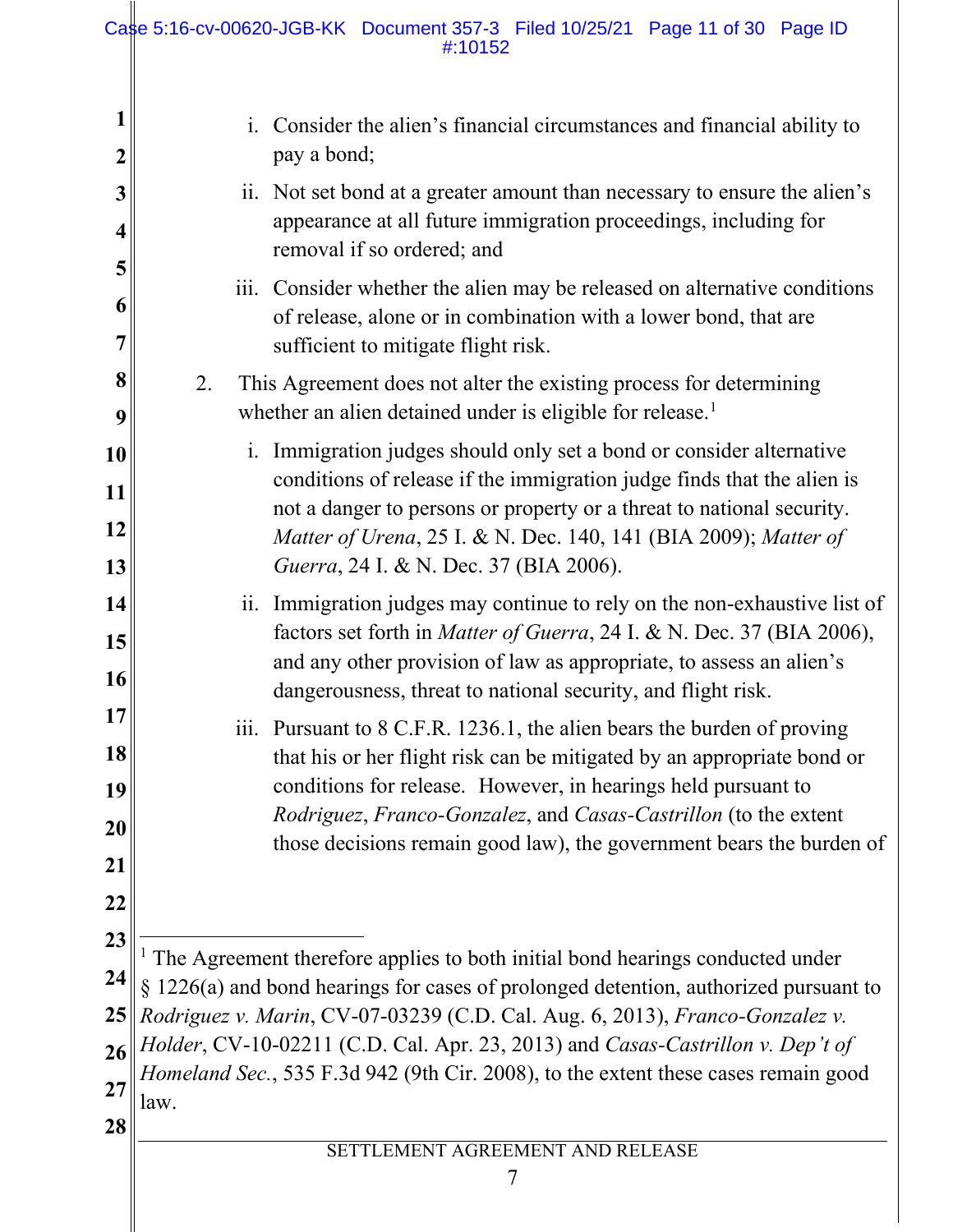| $\boldsymbol{2}$ |    | proving the individual is a flight risk or danger by clear and<br>convincing evidence.                                                                                                                                                                                         |
|------------------|----|--------------------------------------------------------------------------------------------------------------------------------------------------------------------------------------------------------------------------------------------------------------------------------|
| 3                | 3. | If the immigration judge determines that the alien is not a threat to<br>national security and not a danger to persons or property, the immigration                                                                                                                            |
| 4<br>5           |    | judge will then consider whether the individual is a flight risk, and if not,<br>consider whether the alien may be released on his or her own                                                                                                                                  |
| 6                |    | recognizance. If the alien is determined to be a flight risk, the<br>immigration judge will then consider whether the alien can be released                                                                                                                                    |
| 7<br>8           |    | on:                                                                                                                                                                                                                                                                            |
| 9                |    | Alternative conditions of release without a bond;<br>$\overline{1}$ .                                                                                                                                                                                                          |
| 10               |    | ii. A bond; or                                                                                                                                                                                                                                                                 |
| 11               |    | iii. Alternative conditions of release in combination with a lower bond.                                                                                                                                                                                                       |
| 12               |    | An immigration judge has the authority to grant the alien's release on                                                                                                                                                                                                         |
| 13               |    | alternative conditions of release alone or in combination with a lower<br>bond.                                                                                                                                                                                                |
| 14<br>15<br>16   | 4. | When an immigration judge decides that an alien is eligible for release on<br>bond, he or she must affirmatively inquire into the alien's financial<br>circumstances and make an individualized assessment of the alien's<br>current ability to pay the bond amount to be set. |
| 17<br>18<br>19   | 5. | In assessing an alien's ability to pay, immigration judges should consider<br>all relevant evidence in the record, including any information solicited by<br>ICE.                                                                                                              |
| <b>20</b><br>21  | 6. | Immigration judges may also inquire into any additional evidence<br>presented relevant to an ability to pay, including but not limited to:                                                                                                                                     |
| 22               |    | The alien's individual income and employment history;<br>$\mathbf{i}$ .                                                                                                                                                                                                        |
| 23               |    | Income of the alien's spouse or domestic partner;<br>11.                                                                                                                                                                                                                       |
| 24               |    | Assets available to pay a monetary bond amount, including personal<br>iii.<br>or real property in the United States or abroad;                                                                                                                                                 |
| 25               |    | iv. Other expenses, debts, or circumstances that would impair ability to                                                                                                                                                                                                       |
| 26               |    | pay.                                                                                                                                                                                                                                                                           |
| 27               |    |                                                                                                                                                                                                                                                                                |
| 28               |    | SETTLEMENT AGREEMENT AND RELEASE                                                                                                                                                                                                                                               |
|                  |    | 8                                                                                                                                                                                                                                                                              |

 $\parallel$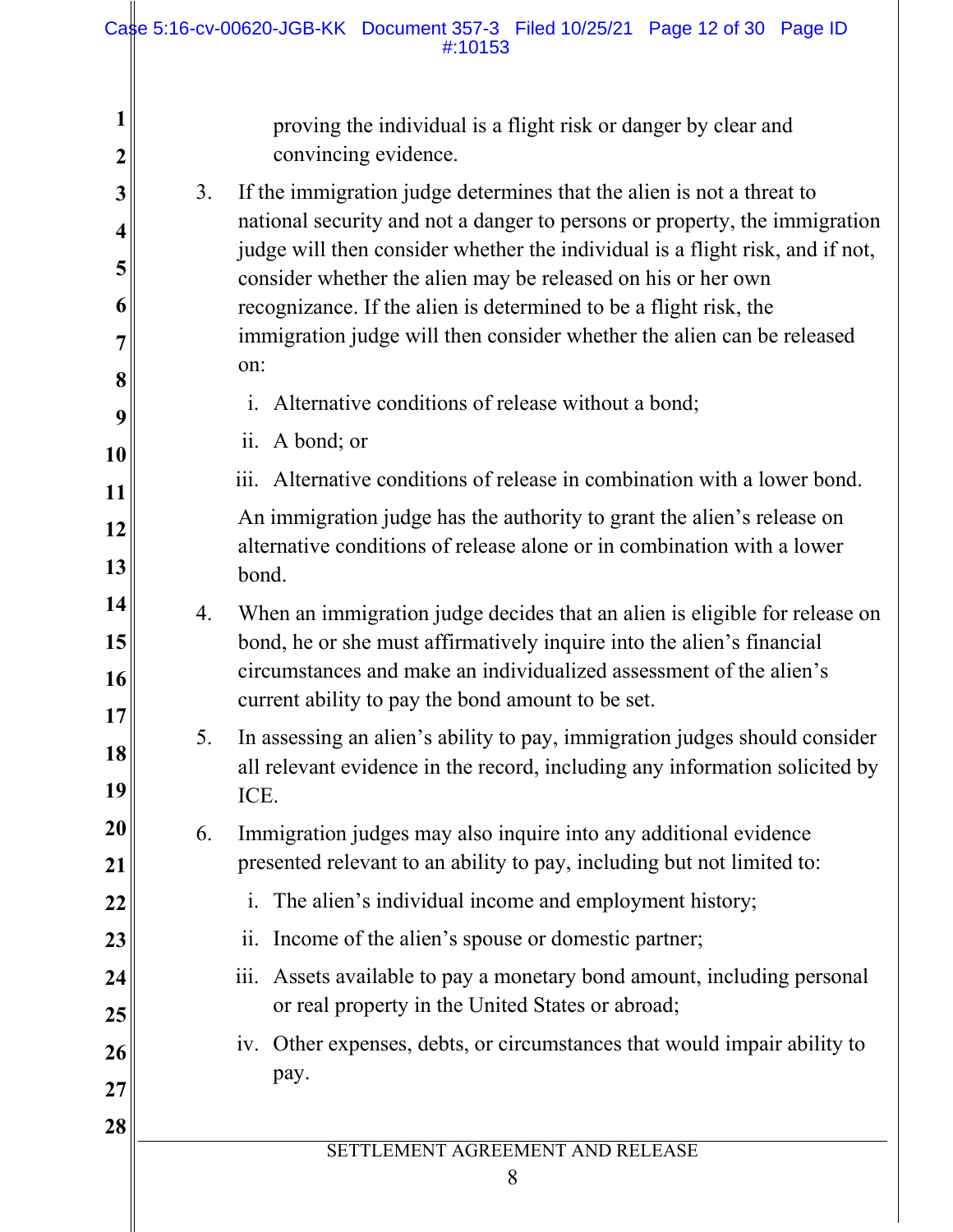Ш

| 1<br>$\overline{2}$<br>3<br>$\overline{\mathbf{4}}$<br>5 | 7.  | An immigration judge may assess an alien's financial circumstances<br>based on the alien's sworn testimony alone or, where necessary, the<br>immigration judge may require the alien to provide corroborative<br>evidence concerning the alien's financial circumstances. In addition to the<br>alien's sworn testimony, other relevant evidence may include, but is not<br>limited to: |
|----------------------------------------------------------|-----|-----------------------------------------------------------------------------------------------------------------------------------------------------------------------------------------------------------------------------------------------------------------------------------------------------------------------------------------------------------------------------------------|
| 6<br>7<br>8                                              |     | i. Documentation concerning the alien's (or the alien's spouse's or<br>domestic partner's) wages, salary, or other earnings, including pay<br>stubs, bank records, tax returns, or similar documents;                                                                                                                                                                                   |
| 9                                                        |     | ii. Evidence of monthly mortgage or rental payments;                                                                                                                                                                                                                                                                                                                                    |
| 10                                                       |     | $\overline{\text{iii}}$ .<br>Evidence of debts such as medical expenses and child-support or care<br>expenses;                                                                                                                                                                                                                                                                          |
| 11                                                       |     | iv. Evidence of any other assets in the United States or abroad.                                                                                                                                                                                                                                                                                                                        |
| 12<br>13                                                 | 8.  | When setting, re-determining, or reviewing the terms of any Class                                                                                                                                                                                                                                                                                                                       |
| 14                                                       |     | member's release, the immigration judge cannot set a bond at a greater<br>amount than needed to ensure the alien's appearance. The immigration                                                                                                                                                                                                                                          |
| 15                                                       |     | judge must also consider whether alternative conditions of supervision,<br>alone or in combination with a lower bond, may suffice to mitigate flight                                                                                                                                                                                                                                    |
| 16<br>17                                                 |     | risk.                                                                                                                                                                                                                                                                                                                                                                                   |
| 18                                                       | 9.  | This Agreement does not require an immigration judge to set a bond that                                                                                                                                                                                                                                                                                                                 |
| 19                                                       |     | the alien can afford. There may be limited circumstances in which the                                                                                                                                                                                                                                                                                                                   |
| 20                                                       |     | bond amount necessary to mitigate flight risk, alone or in combination<br>with conditions of release, is more than the Class Member can afford.                                                                                                                                                                                                                                         |
| 21                                                       |     |                                                                                                                                                                                                                                                                                                                                                                                         |
| 22                                                       | 10. | When rendering a decision in which a bond is set, if the parties have not<br>stipulated to the bond amount or conditions of release, the Immigration                                                                                                                                                                                                                                    |
| 23                                                       |     | Judge should explain why, whether orally or in writing, the bond amount                                                                                                                                                                                                                                                                                                                 |
| 24                                                       |     | is appropriate in light of any evidence of the alien's financial<br>circumstances. The Immigration Judge should also explain why he or she                                                                                                                                                                                                                                              |
| 25                                                       |     | did or did not order alternative conditions of supervision.                                                                                                                                                                                                                                                                                                                             |
| 26                                                       |     |                                                                                                                                                                                                                                                                                                                                                                                         |
| 27<br>28                                                 |     |                                                                                                                                                                                                                                                                                                                                                                                         |
|                                                          |     | SETTLEMENT AGREEMENT AND RELEASE                                                                                                                                                                                                                                                                                                                                                        |
|                                                          |     | 9                                                                                                                                                                                                                                                                                                                                                                                       |
|                                                          |     |                                                                                                                                                                                                                                                                                                                                                                                         |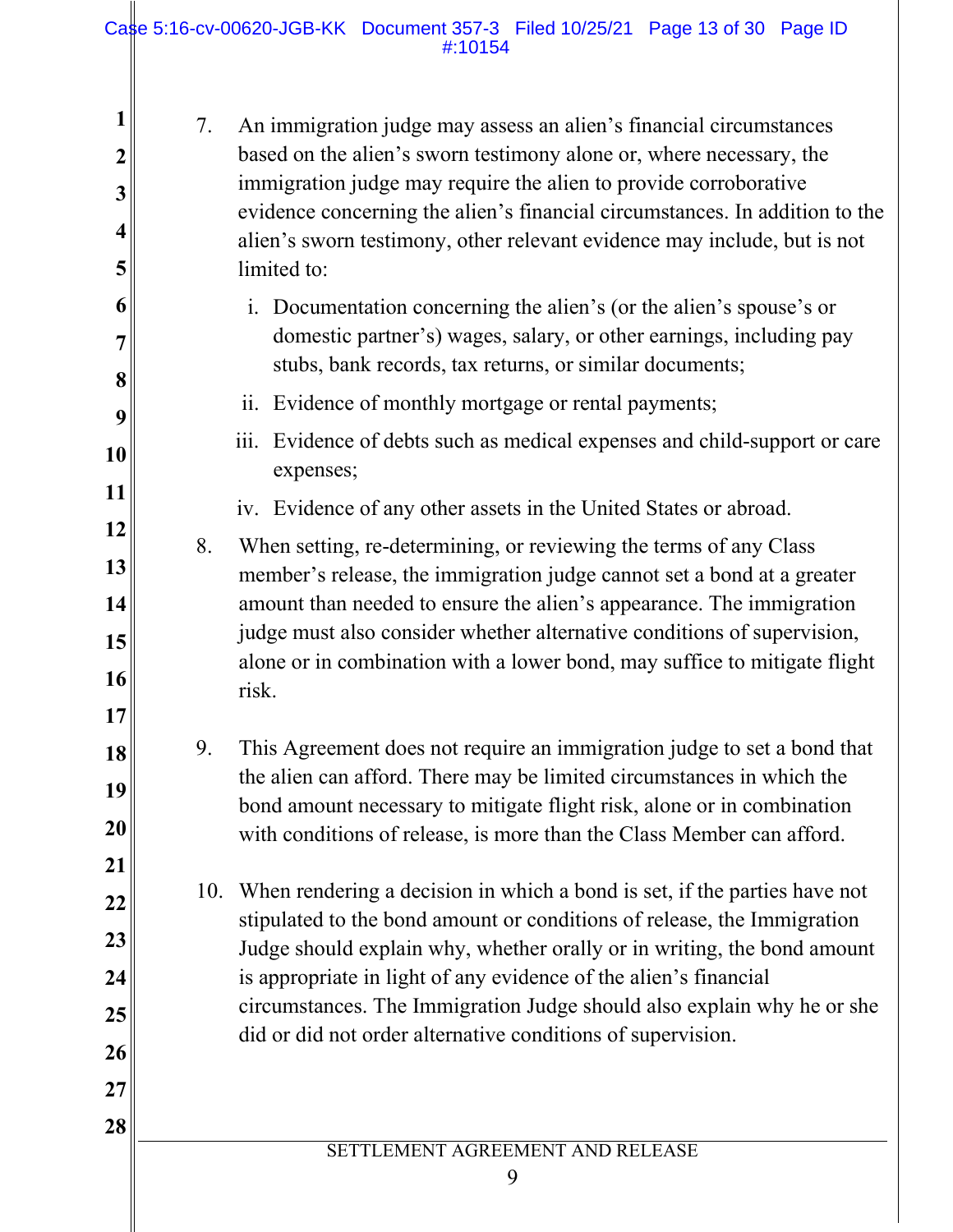| 1<br>$\boldsymbol{2}$<br>3<br>4<br>5 |       |    | i. All bond hearings conducted pursuant to the Agreement shall be<br>recorded and made available on the same terms as any other<br>immigration court hearing pursuant to Defendant's policies and<br>practices for requesting records and subject to the rules and<br>regulations under the Privacy Act, the Freedom of Information Act,<br>and any other law as applicable.                                                                                                                                             |
|--------------------------------------|-------|----|--------------------------------------------------------------------------------------------------------------------------------------------------------------------------------------------------------------------------------------------------------------------------------------------------------------------------------------------------------------------------------------------------------------------------------------------------------------------------------------------------------------------------|
| 6<br>7<br>8<br>9<br>10               |       |    | 11. The immigration judge is not required to release any $\S 1226(a)$ detainee<br>for whom he or she has determined that no bond or alternative conditions<br>of release would be sufficient to ensure the alien's appearance.<br>12. Nothing in this Agreement changes the requirement that if an<br>immigration judge sets a bond, the bond cannot be less than the amount<br>set by statute at 8 U.S.C. $\S$ 1226(a)(2), which is currently \$1,500. See 8                                                            |
| 11<br>12<br>13<br>14<br>15<br>16     |       |    | U.S.C. $\S$ 1226(a)(2).<br>13. Nothing in this Agreement changes the provisions at 8 C.F.R.<br>§ 1003.19(e), which permits, after an initial bond redetermination, an<br>alien to request in writing a subsequent bond redetermination hearing if<br>the alien can show that his or her circumstances have changed materially<br>since the prior bond redetermination.<br>i. An alien may request a subsequent bond redetermination under 8<br>C.F.R. $\S$ 1003.19(e), if there has been a material change in his or her |
| 17<br>18<br>19<br>20<br>21           |       |    | financial circumstances. Nothing in this agreement requires the<br>immigration judge to find that any change in financial circumstances<br>constitutes a "material" change for the purpose of 8 C.F.R.<br>§ 1003.19(e).<br>14. Nothing in this Agreement changes the provisions at 8 C.F.R.                                                                                                                                                                                                                              |
| 22<br>23<br>24                       | $C$ . |    | § 1236.1(d)(1), (d)(2) for the amelioration of terms of release from an<br>immigration judge or the ICE Enforcement and Removal Operations<br>("ERO") district director.<br><b>Appeals</b>                                                                                                                                                                                                                                                                                                                               |
| 25<br>26<br>27<br>28                 |       | 1. | Class Members who receive a custody or bond determination from ICE<br>may seek review of that decision, including ICE's assessment of the<br>alien's financial ability to pay a bond, in determining what, if any,<br>conditions of release are necessary to mitigate flight risk and ensure the<br>SETTLEMENT AGREEMENT AND RELEASE<br>10                                                                                                                                                                               |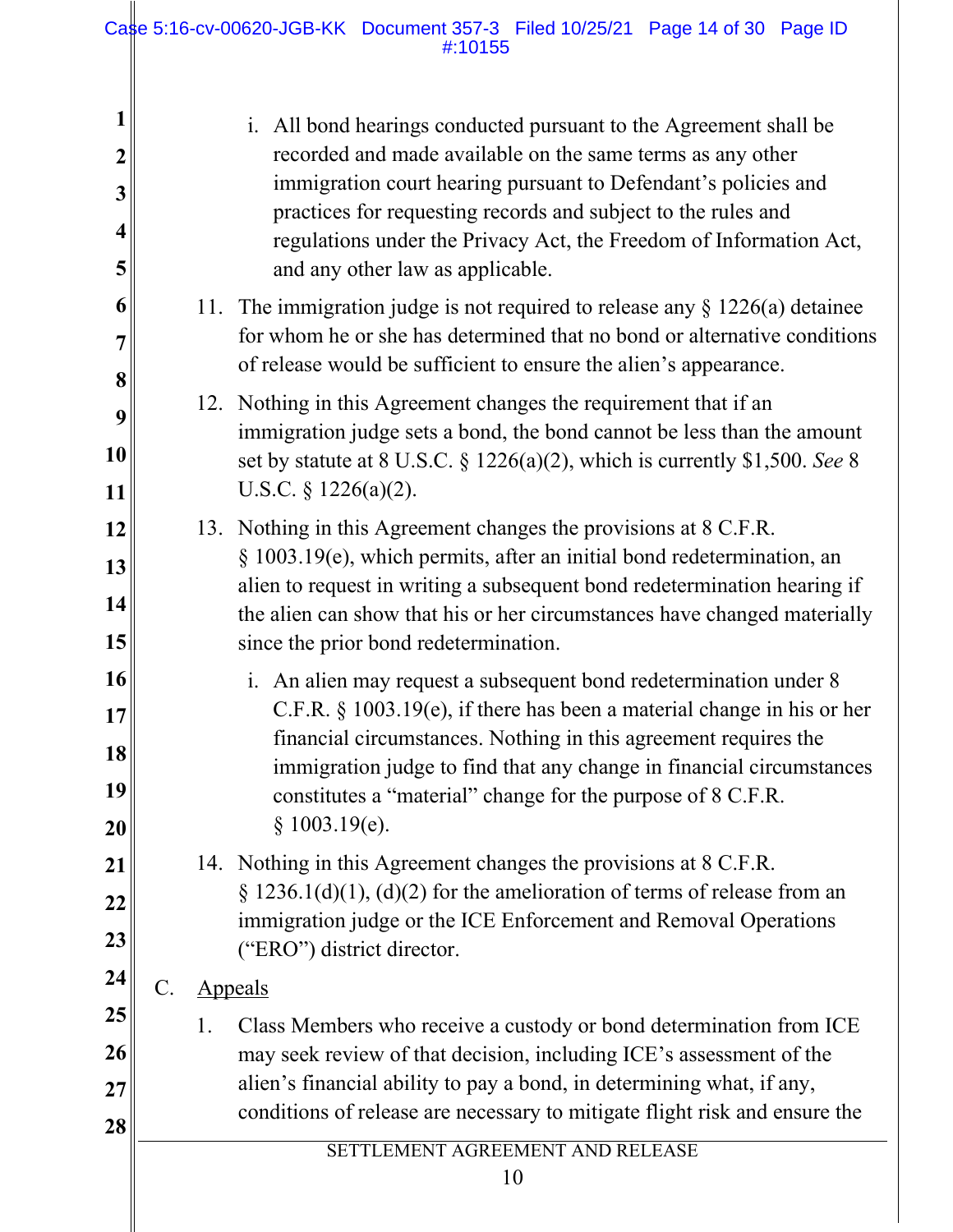**1 2 3 4 5 6 7 8 9 10 11 12**  $13$  IV. **14 15 16 17 18 19 20 21 22 23 24 25 26 27 28**  SETTLEMENT AGREEMENT AND RELEASE alien's future appearance, before an immigration judge in accordance with 8 C.F.R.  $\S$ § 1003.19, 1236, and any other applicable law as appropriate. 2. Class Members may appeal an immigration judge's custody or bond determination, including an immigration judge's assessment of the alien's financial ability to pay a bond, in determining what, if any, conditions of release are necessary to mitigate flight risk and ensure the alien's future appearance, to the Board of Immigration Appeals in accordance with 8 C.F.R. §§ 1003.19, 1003.38, 1236, and any other applicable law governing appeals of bond determinations, as appropriate. 3. Nothing in this Agreement alters an alien's rights under 8 C.F.R. §§ 1003.1(b)(7), 1003.19(f), 1003.38, to appeal a bond decision by an immigration judge, or an immigration judge's order on a request for amelioration under 8 C.F.R. § 1236.1(d)(3). **IMPLEMENTATION** A. Notice and guidelines 1. Within ten (10) business days of the Effective Date, Defendants will distribute to all ICE officers who conduct initial custody determinations for Class Members in the District and to all immigration judges who conduct custody redetermination hearings for Class Members in the District guidelines and instructions, substantially in the form attached as Exhibits 2 and 3 to this Agreement, on how to conduct custody determinations or redeterminations in compliance with this Agreement. 2. Within ten (10) business days of the Effective Date, Defendants will distribute to all ICE attorneys who represent ICE in custody redetermination hearings in immigration court in the District a copy of the notice, guidelines, and instructions discussed above for their reference. 3. Within ten (10) business days of the Effective Date, Defendants will distribute a copy of the Ninth Circuit's decision, *Hernandez v. Sessions*, 872 F.3d 976 (9th Cir. 2017), the notice and the guidelines, substantially in the form attached as Exhibits 2 and 3 to this Agreement to all ICE officers who conduct initial custody determinations in the Ninth Circuit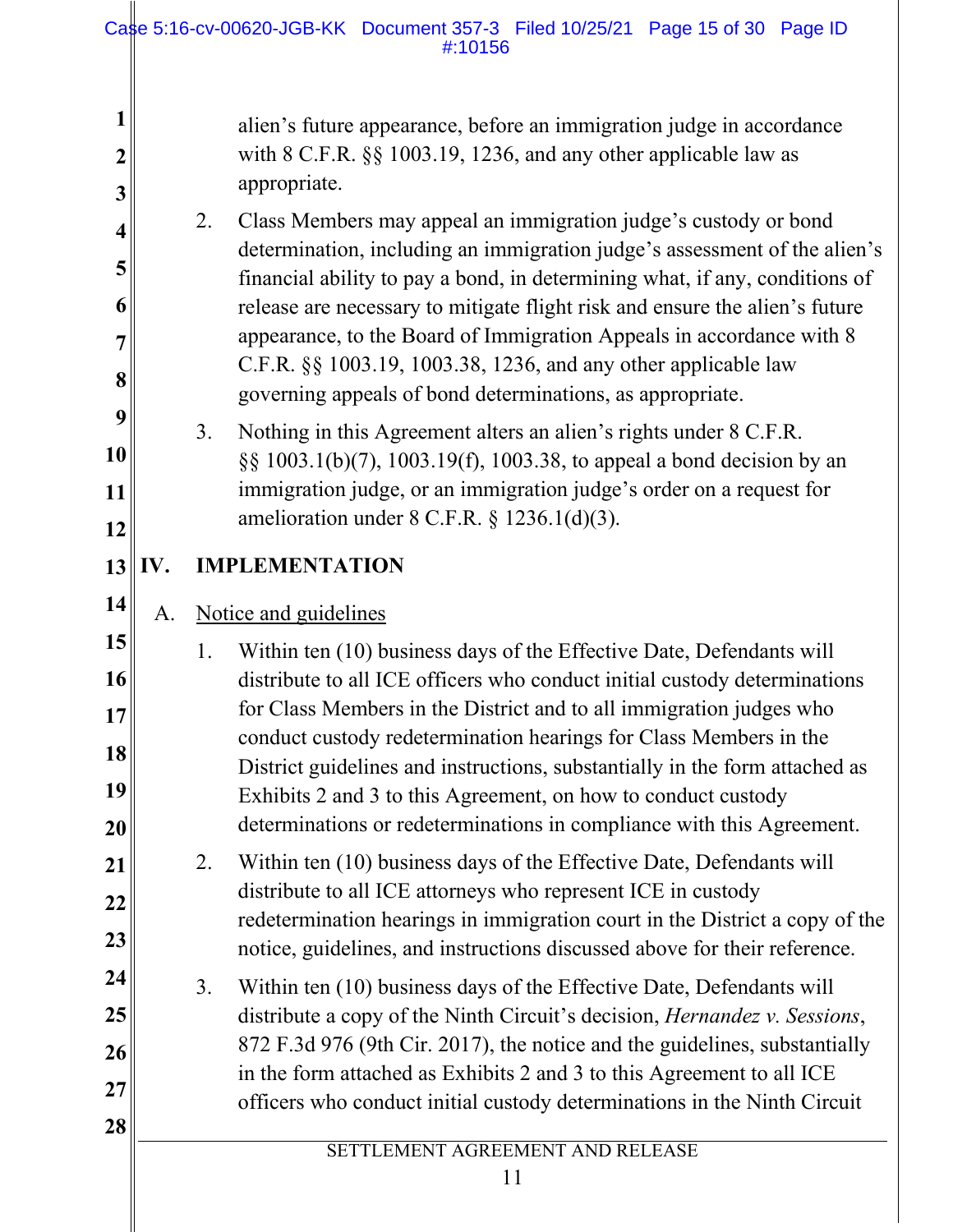#### Case 5:16-cv-00620-JGB-KK Document 357-3 Filed 10/25/21 Page 16 of 30 Page ID #:10157

|                  | (outside the District); all immigration judges who conduct custody                                                                           |
|------------------|----------------------------------------------------------------------------------------------------------------------------------------------|
| $\boldsymbol{2}$ | redetermination hearings in the Ninth Circuit (outside the District); and                                                                    |
| 3                | all ICE attorneys who represent ICE in custody redetermination hearings<br>in immigration court in the Ninth Circuit (outside the District). |
| 4                | a. Although the notice and guidelines are being distributed to the ICE                                                                       |
| 5                | officers, ICE attorneys, and immigration judges outside of the District,                                                                     |
| 6                | the Parties agree this Agreement only applies to Class Members                                                                               |
| 7                | detained pursuant to $8$ U.S.C. $\S$ 1226(a) on a bond set by ICE or an                                                                      |
| 8                | immigration judge in the Central District of California.                                                                                     |
|                  | Β.<br><b>Training</b>                                                                                                                        |
| 9                | i. ICE will conduct training for ICE officers who conduct custody                                                                            |
| 10               | determinations and EOIR will conduct training for immigration                                                                                |
| 11               | judges who conduct custody redetermination hearings for Class                                                                                |
| 12               | Members in the District. These trainings will cover the requirements                                                                         |
| 13               | of this Agreement.                                                                                                                           |
|                  | ii. ICE will have exclusive discretion over the type, content, and                                                                           |
| 14               | frequency of trainings for ICE officers.                                                                                                     |
| 15               | iii.<br>EOIR will have exclusive discretion over the type, content, and                                                                      |
| 16               | frequency of trainings for immigration judges.                                                                                               |
| 17               | Defendants shall produce to Plaintiffs all non-privileged portions of ICE<br>1.                                                              |
| 18               | and EOIR written training materials that cover the requirements of this                                                                      |
| 19               | Agreement that are distributed to trainees within the first six months after                                                                 |
|                  | the Effective Date. Defendants shall produce the materials no later than                                                                     |
| 20               | seven months after the Effective Date.                                                                                                       |
| 21               | C.<br>Forms                                                                                                                                  |
| 22               | Consistent with this Agreement, ICE and EOIR may, but are not required<br>1.                                                                 |
| 23               | to, develop forms or worksheets for a Class Member to voluntarily                                                                            |
| 24               | complete and submit, which ICE officers or immigration judges may<br>consider when assessing a Class Member's financial circumstances.       |
| 25               | If ICE and/or EOIR elect to develop a form or worksheet, such forms<br>$\mathbf{i}$ .                                                        |
| 26               | or worksheets shall be developed under and subject to the normal                                                                             |
|                  | agency procedures for promulgating official governmental forms.                                                                              |
| 27               |                                                                                                                                              |
| 28               |                                                                                                                                              |
|                  | SETTLEMENT AGREEMENT AND RELEASE<br>12                                                                                                       |
|                  |                                                                                                                                              |
|                  |                                                                                                                                              |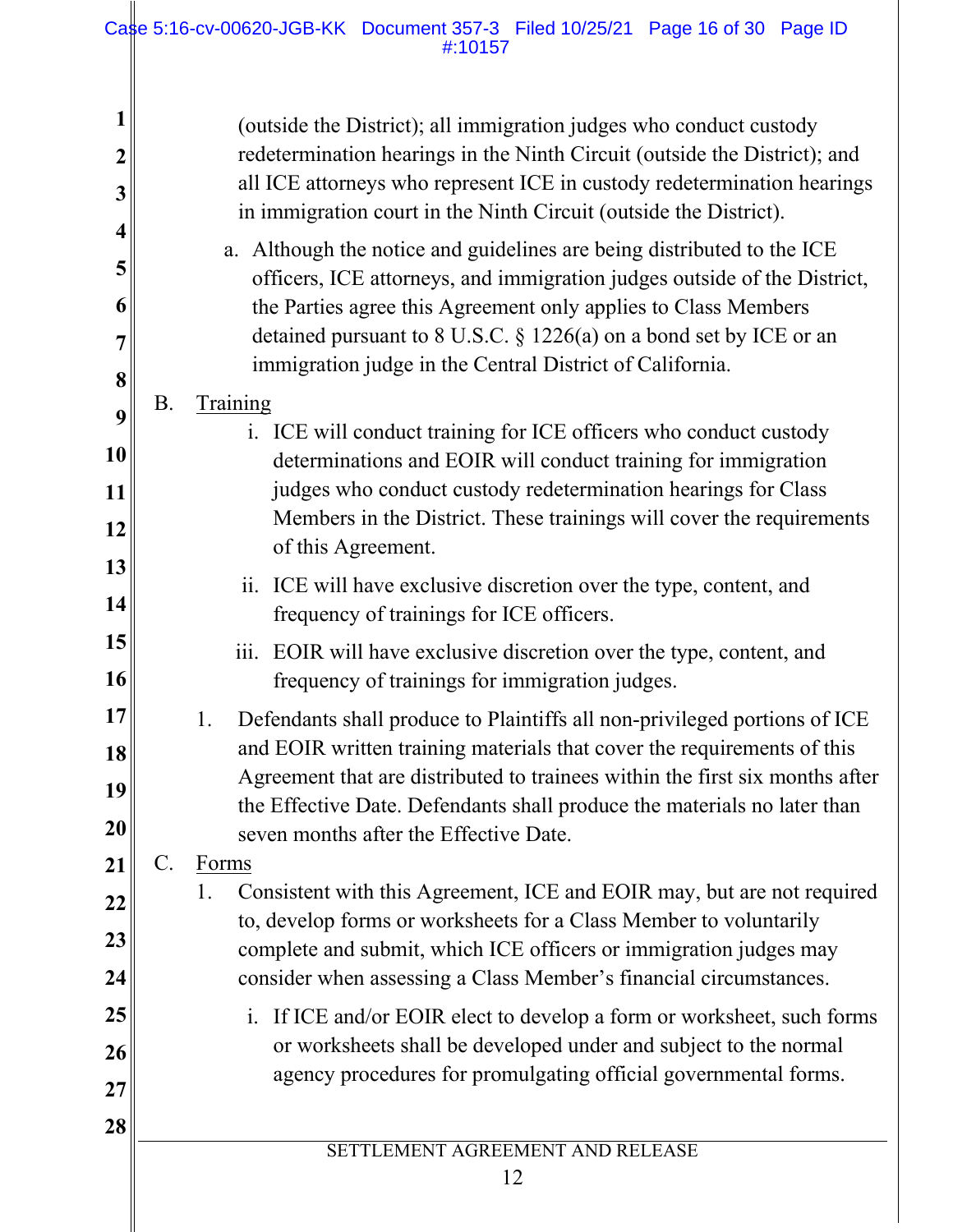<span id="page-16-0"></span>

|                         |           |    | Case 5:16-cv-00620-JGB-KK Document 357-3 Filed 10/25/21 Page 17 of 30 Page ID<br>#:10158                                                                                                                                             |
|-------------------------|-----------|----|--------------------------------------------------------------------------------------------------------------------------------------------------------------------------------------------------------------------------------------|
| 1<br>$\overline{2}$     |           |    | See, e.g., 44 U.S.C. § 3501 et seq. (Paperwork Reduction Act); 5<br>U.S.C. § 552a et seq. (Privacy Act).                                                                                                                             |
| 3                       | V.        |    | <b>REPORTING</b>                                                                                                                                                                                                                     |
| $\overline{\mathbf{4}}$ |           |    |                                                                                                                                                                                                                                      |
| 5                       | A.        |    | Following the Effective Date, EOIR will provide Class Counsel with the<br>IDNassocbond for each class member identified on ICE's class report.                                                                                       |
| 6                       | <b>B.</b> |    | If EOIR ceases its monthly posting <sup>2</sup> of "EOIR Case Data" at justice.gov/eoir                                                                                                                                              |
| 7                       |           |    | during the reporting period under this Agreement or no longer provides all the<br>fields, EOIR will provide Class Counsel with reports containing the following                                                                      |
| 8<br>9                  |           |    | data fields, or their substantive equivalent if these fields change names or                                                                                                                                                         |
| 10                      |           |    | cease being used in the future, for Class Members detained in the Central<br>District of California:                                                                                                                                 |
| 11                      |           | 1. | Bond Charging Doc Date;                                                                                                                                                                                                              |
| 12                      |           | 2. | Bond Update Date;                                                                                                                                                                                                                    |
| 13                      |           | 3. | Bond Update Time;                                                                                                                                                                                                                    |
| 14                      |           | 4. | Bond Input Date;                                                                                                                                                                                                                     |
| 15                      |           | 5. | Bond Input Time;                                                                                                                                                                                                                     |
| 16                      |           | 6. | Bond Base City Code;                                                                                                                                                                                                                 |
| 17                      |           | 7. | <b>Bond Base City Name;</b>                                                                                                                                                                                                          |
| 18                      |           | 8. | Bond Hearing Loc Code;                                                                                                                                                                                                               |
| 19                      |           | 9. | Bond IJ Name;                                                                                                                                                                                                                        |
| 20                      |           |    | 10. Bond Dec Code;                                                                                                                                                                                                                   |
| 21                      |           |    | 11. Bond Dec Date;                                                                                                                                                                                                                   |
| 22                      |           |    | 12. Initial Bond Amount;                                                                                                                                                                                                             |
| 23                      |           |    |                                                                                                                                                                                                                                      |
| 24                      |           |    | $2$ Any delay in the posting of EOIR's monthly "EOIR Case Data" shall not be                                                                                                                                                         |
| 25<br>26                |           |    | considered a per se breach of this Agreement or require Defendants EOIR to produce<br>a report containing the data fields in subsection B above. The additional reporting                                                            |
| 27                      |           |    | under subsection B above is only triggered in the event that (1) EOIR permanently<br>ceases to post the "EOIR Case Data," (2) delays in posting the "EOIR Case Data" for<br>more than three months, or (3) other prolonged delays po |
| 28                      |           |    | without sufficient justification.                                                                                                                                                                                                    |
|                         |           |    | SETTLEMENT AGREEMENT AND RELEASE                                                                                                                                                                                                     |
|                         |           |    | 13                                                                                                                                                                                                                                   |
|                         |           |    |                                                                                                                                                                                                                                      |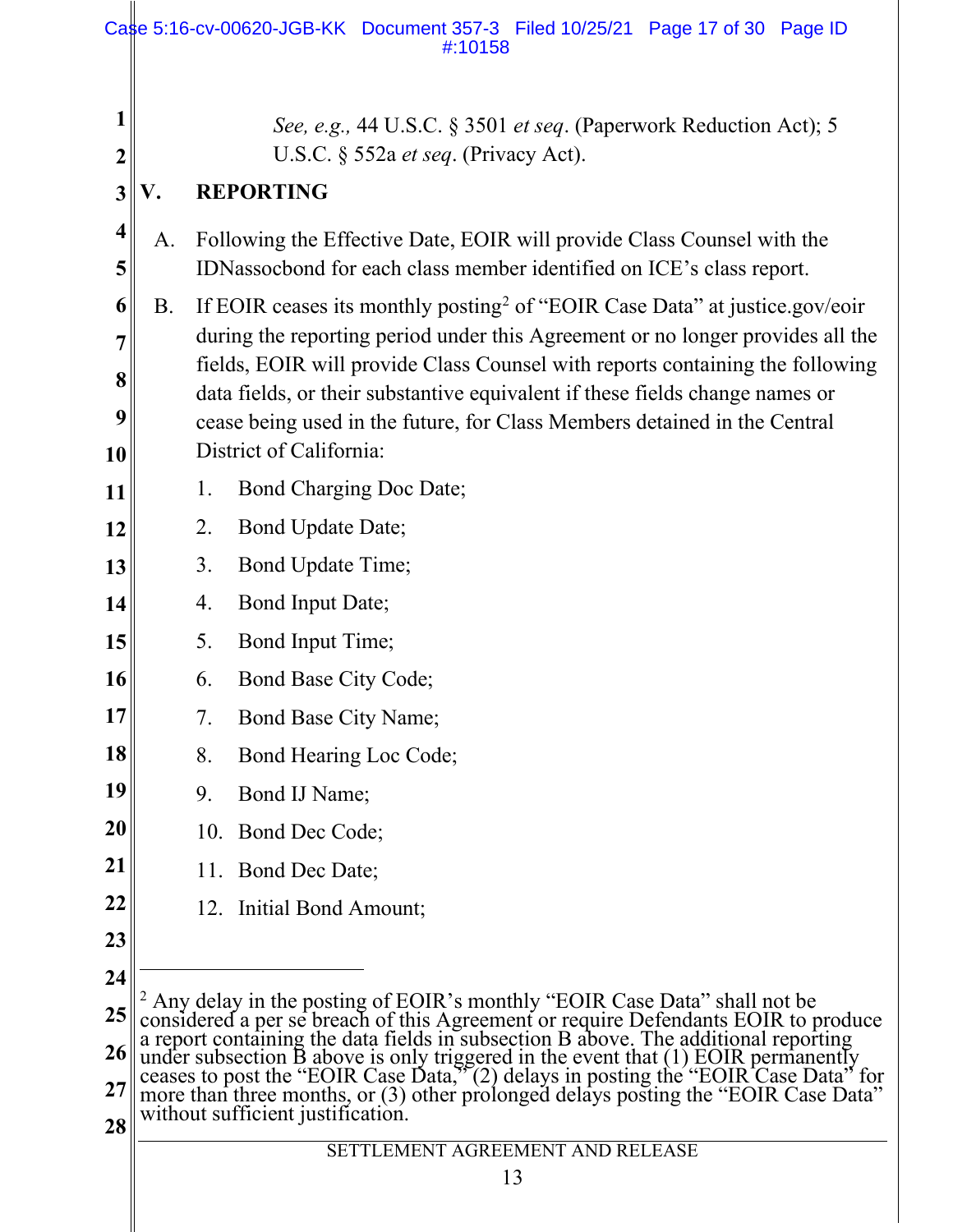#### Case 5:16-cv-00620-JGB-KK Document 357-3 Filed 10/25/21 Page 18 of 30 Page ID #:10159

| 1                       |     | 13. Bond Release Conditions Changed; |
|-------------------------|-----|--------------------------------------|
| $\boldsymbol{2}$        |     | 14. Bond Hearing Medium;             |
| 3                       |     | 15. Bond Request Date;               |
| $\overline{\mathbf{4}}$ |     | 16. Initial Bond Hearing Date;       |
| 5                       |     | 17. Initial Bond Hearing Time;       |
| 6                       |     | 18. New Bond Amount;                 |
| 7                       |     | 19. Bond Appeal Reserved;            |
| 8                       |     | 20. Appeal Not Filed;                |
| 9                       |     | 21. Bond Appeal Due Date;            |
| 10                      |     | 22. Schedule Hearing Location;       |
| 11                      |     | 23. Bond Type;                       |
| 12                      |     | 24. Bond Filing Method;              |
| 13                      |     | 25. Bond Filing Party;               |
| 14                      |     | 26. Bond Decision Due Date;          |
| 15                      |     | 27. Charge;                          |
| <b>16</b><br>17         |     | 28. Appl_code;                       |
| 18                      |     | 29. Appl recd date;                  |
| 19                      |     | 30. Appl dec;                        |
| 20                      |     | 31. Idnproceeding;                   |
| 21                      |     | $32.$ Ij_code;                       |
| 22                      | 33. | Absentia;                            |
| 23                      |     | 34. Comp date;                       |
| 24                      |     | 35. Other_comp;                      |
| 25                      |     | 36. Dec_code;                        |
| 26                      |     | 37. Case_type;                       |
| 27                      |     | 38. Base_city_code;                  |
| 28                      |     |                                      |
|                         |     | SETTLEMENT AGREEMENT AND RELEASE     |
|                         |     | 14                                   |

 $\parallel$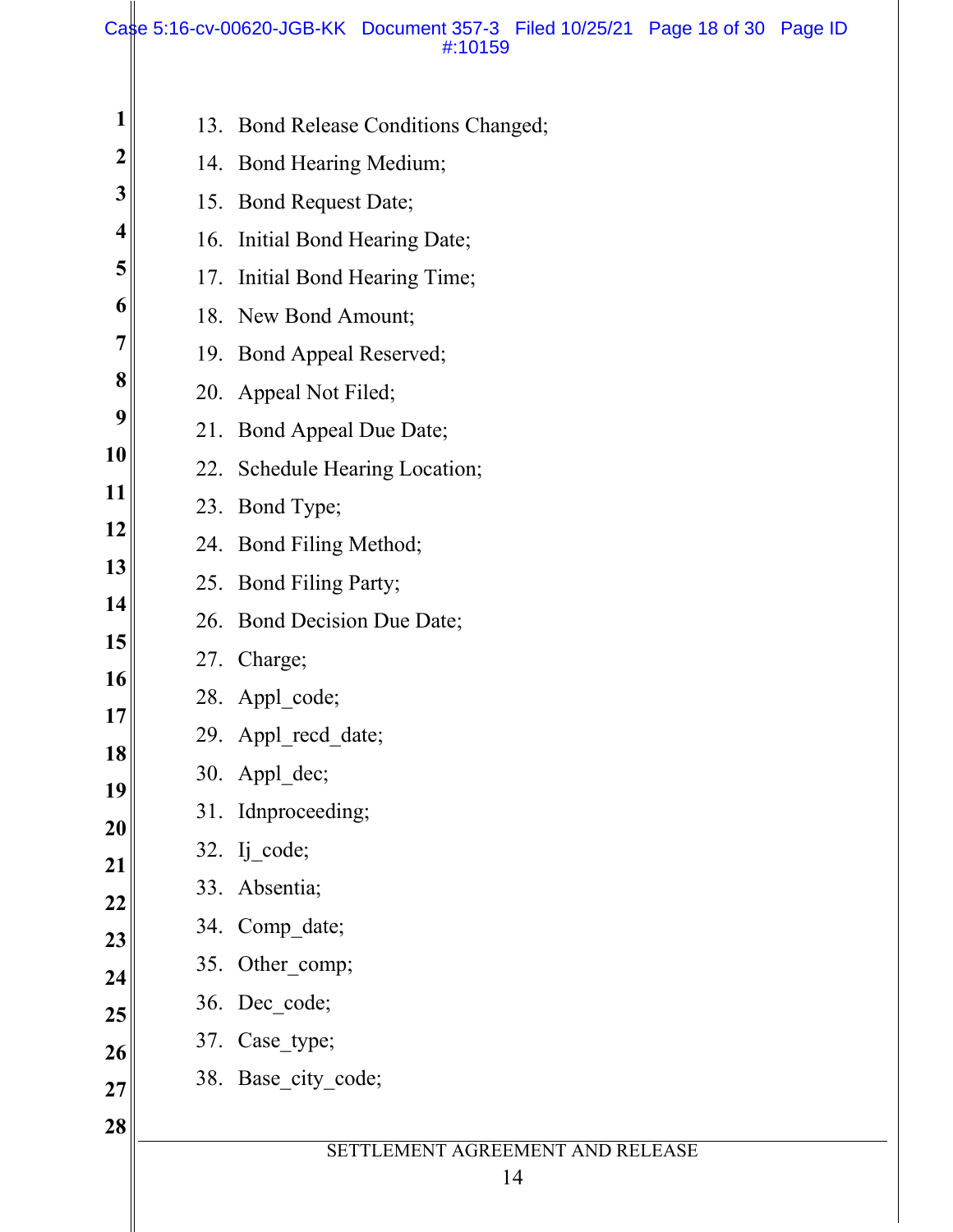#### Case 5:16-cv-00620-JGB-KK Document 357-3 Filed 10/25/21 Page 19 of 30 Page ID #:10160

| 1                       |                | 39. Custody;                                                                                                                                           |
|-------------------------|----------------|--------------------------------------------------------------------------------------------------------------------------------------------------------|
| $\boldsymbol{2}$        |                | 40. Input date;                                                                                                                                        |
| 3                       |                | 41. Nat;                                                                                                                                               |
| $\overline{\mathbf{4}}$ |                | 42. Lang;                                                                                                                                              |
| 5                       |                | 43. AttorneyAddress1;                                                                                                                                  |
| 6                       |                | 44. AttorneyAddressCity;                                                                                                                               |
| $\overline{7}$          |                | 45. AttorneyAddressState;                                                                                                                              |
| 8                       |                | 46. AttorneyAddressZip;                                                                                                                                |
| 9                       |                | 47. AttorneyName;                                                                                                                                      |
| 10                      |                | 48. AttorneyPhone;                                                                                                                                     |
| 11                      |                | 49. Asylum type;                                                                                                                                       |
| 12                      |                | 50. Zipcode;                                                                                                                                           |
| 13                      |                | 51. DatAppealFiled;                                                                                                                                    |
| 14                      |                | 52. DatBIAAppeal;                                                                                                                                      |
| 15                      |                | 53. DatBIADecision;                                                                                                                                    |
| 16<br>17                |                | 54. StrBIADecision;                                                                                                                                    |
| 18                      |                | 55. Strappealtype;                                                                                                                                     |
| 19                      |                | 56. Strfiledby;                                                                                                                                        |
| 20                      |                | 57. Strcustody;                                                                                                                                        |
| 21                      |                | 58. Strbiadecisiontype;                                                                                                                                |
| 22                      |                | 59. Strappealcategory;                                                                                                                                 |
| 23                      |                | 60. Datattorneye27.                                                                                                                                    |
| 24                      | $\mathsf{C}$ . | To the extent feasible, EOIR will use best efforts to develop a database field to                                                                      |
| 25                      |                | record non-monetary conditions of release ordered by immigration judges.<br>Within one year after the Effective Date, EOIR shall provide a declaration |
| 26                      |                | from an EOIR official to Class Counsel attesting to the date that the field was                                                                        |
| 27                      |                | added, will be added or-if EOIR determines such a field will not be added-                                                                             |
| 28                      |                | explain what efforts were made to develop the database field and provide an                                                                            |
|                         |                | SETTLEMENT AGREEMENT AND RELEASE<br>15                                                                                                                 |
|                         |                |                                                                                                                                                        |
|                         |                |                                                                                                                                                        |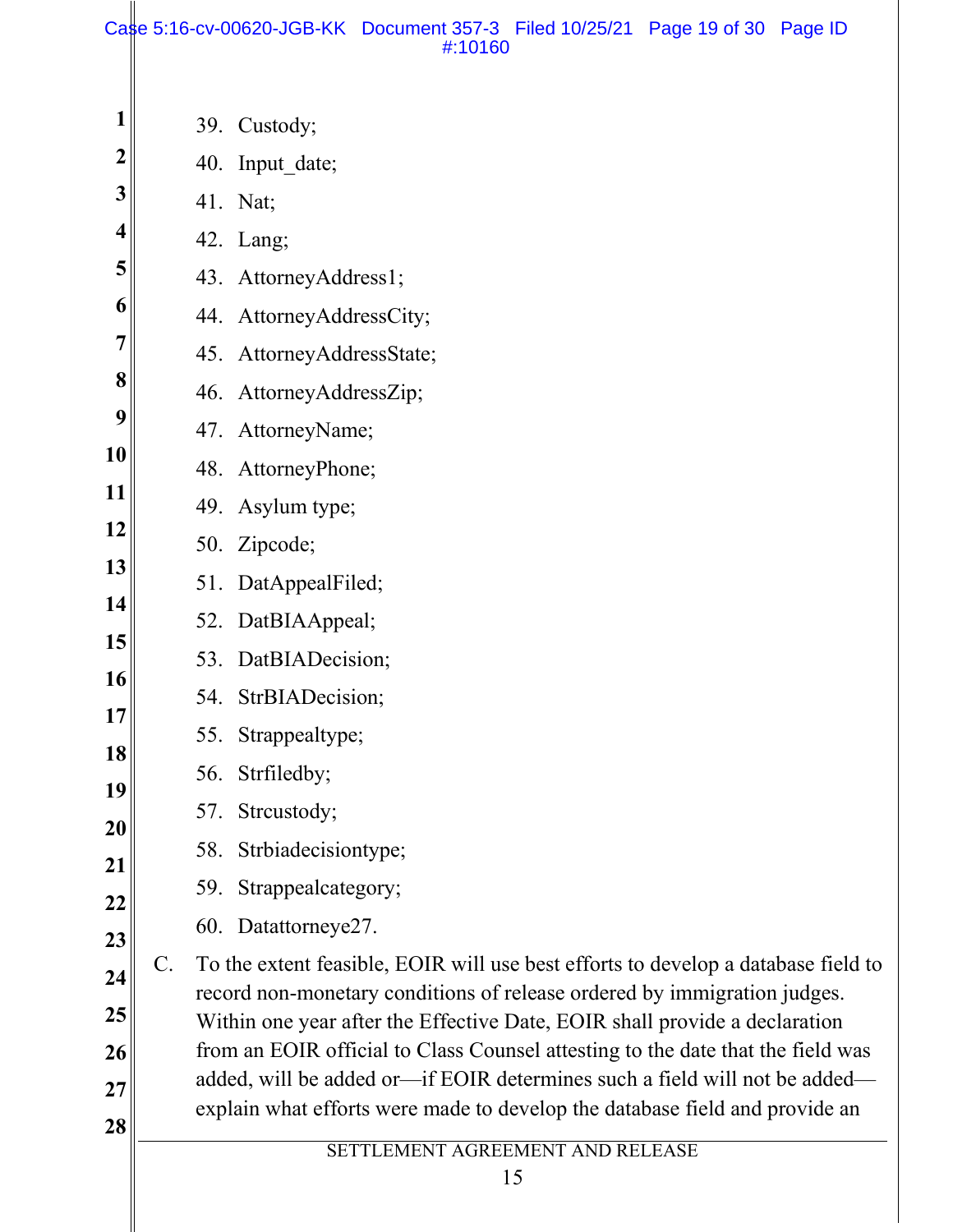explanation as to why such a field will not be added. If such a data field is added, EOIR shall report to Class Counsel the date the field was added. Following the Effective Date, ICE will provide Class Counsel with reports containing the following data fields, or their substantive equivalent if these fields change names or cease being used in the future, for Class Members detained in the Central District of California:

- **6 7**  1. Alien File Number; 2. Family Name;
- **8** 3. Given Name;
- **9** 4. DETLOC;

**1**

**2**

**3**

**4**

**5**

**21**

**28** 

- **10** 5. Detention Facility Name;
- **11** 6. Detention Book In Date;
- **12** 7. Detention Book Out Date;
- **13** 8. Detention Facility Length of Stay;
- **14** 9. Detention Stay Final Release Reason;
- **15** 10. Total Length of Stay Days;
- **16** 11. Case Category;
- **17** 12. Case Status;
- **18** 13. Departed Date;
- **19** 14. Criminal Level;
- **20** 15. Apprehension Date;
	- 16. Processing Disposition.
- **22 23 24** D. Because of the limitations of Defendants' databases, Defendants cannot guarantee that the data it produces contains a list of all current Class Members at a given time.
- **25 26 27** a. With the initial production, Defendants will provide a written explanation as to how they identified the Class members included in the data set. That explanation will be detailed enough to allow the reader to replicate the identification of class members from the full database. If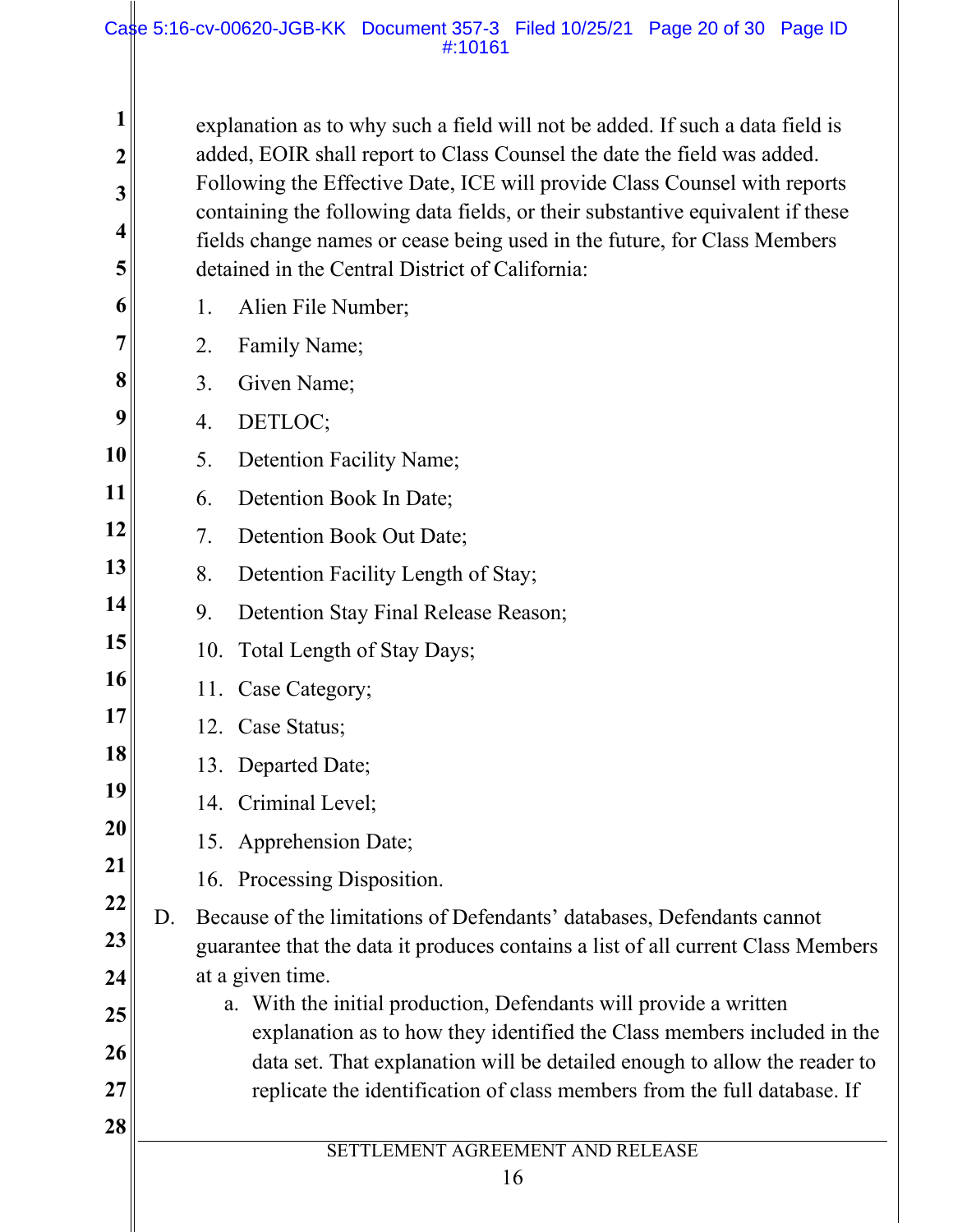|                                                                                                                |          | Case 5:16-cv-00620-JGB-KK Document 357-3 Filed 10/25/21 Page 21 of 30 Page ID<br>#:10162                                                                                                                                                                                                                                                                                                                                                                                                                                                                                                                                                                                                                                                                                                                                                              |
|----------------------------------------------------------------------------------------------------------------|----------|-------------------------------------------------------------------------------------------------------------------------------------------------------------------------------------------------------------------------------------------------------------------------------------------------------------------------------------------------------------------------------------------------------------------------------------------------------------------------------------------------------------------------------------------------------------------------------------------------------------------------------------------------------------------------------------------------------------------------------------------------------------------------------------------------------------------------------------------------------|
| 1<br>$\overline{2}$<br>3<br>$\overline{\mathbf{4}}$<br>5<br>6<br>7                                             | Ε.<br>F. | the process changes at any time with any subsequent report, Defendants<br>will provide an updated written explanation as to how they identified<br>Class members included in the data set.<br>Prior to producing the data to Plaintiffs, Defendants may remove any records<br>relating to aliens whom United States Citizenship and Immigration Services<br>identifies as having a banner or flag based on 8 U.S.C. § 1367.<br>Frequency of reports<br>Defendants will produce quarterly data reports covering four years<br>1.<br>following the Effective Date.                                                                                                                                                                                                                                                                                      |
| 8<br>9                                                                                                         |          | Each data report will cover a period of three consecutive months in the<br>2.<br>same fiscal year.                                                                                                                                                                                                                                                                                                                                                                                                                                                                                                                                                                                                                                                                                                                                                    |
| 10<br>11<br>12<br>13<br>14<br>15<br>16<br>17<br>18<br>19<br>20<br>21<br>22<br>23<br>24<br>25<br>26<br>27<br>28 | G.       | 3.<br>If the Court has made no findings of non-compliance by Defendants<br>during the first three years following the Effective Date, Defendants will<br>have no obligation to produce data reports covering the fourth year<br>following the Effective Date.<br>Defendants will produce the data within four months after the three-<br>4.<br>month data period covered by the reports. However, a delay in producing<br>the data reports shall not be considered to be a per se breach of the<br>settlement agreement, if there are unforeseen circumstances that justify<br>the delay.                                                                                                                                                                                                                                                             |
|                                                                                                                |          | Protective order<br>Defendants' production of data and any documents under this settlement<br>1.<br>agreement is contingent on the Parties entering, filing, and receiving<br>Court approval of a protective order, substantially in the form attached at<br>Exhibit 4, governing production and use of any database records,<br>documents, or information produced under this Agreement.<br>2.<br>Because the database records and any documents contemplated by this<br>Agreement may contain sensitive personally identifiable information and<br>other sensitive information, any database records and any documents<br>produced under this Agreement will be marked as Confidential under the<br>protective order, and the use, dissemination, and retention of these<br>database records will be restricted as set out in the protective order. |
|                                                                                                                |          | SETTLEMENT AGREEMENT AND RELEASE<br>17                                                                                                                                                                                                                                                                                                                                                                                                                                                                                                                                                                                                                                                                                                                                                                                                                |

∥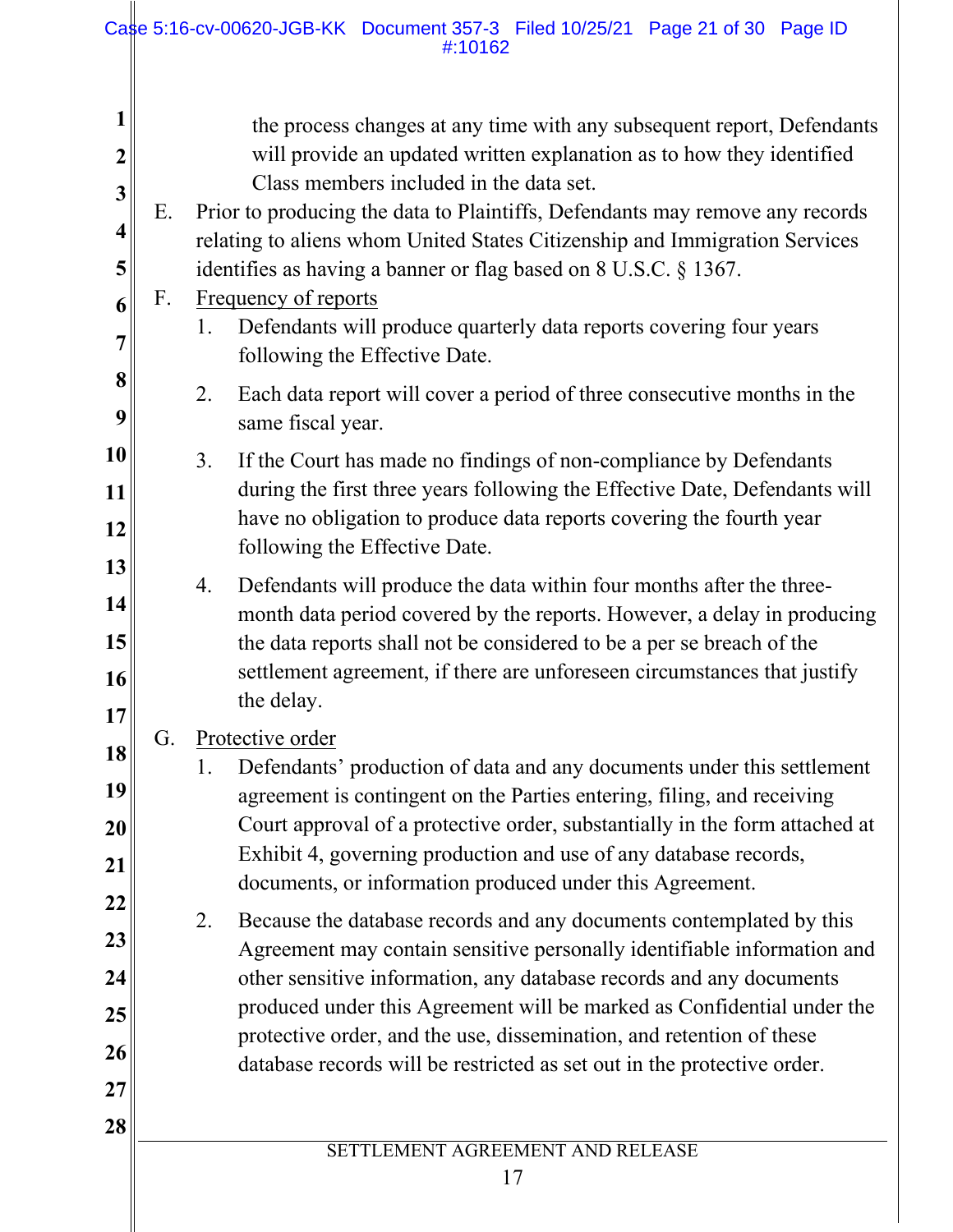## **VI. DISPUTE RESOLUTION**

**1**

**2**

**3**

**4**

**5**

**6**

**7** 

**8**

**28** 

A. The Court will retain jurisdiction to supervise the implementation of this Agreement or to enforce its terms, and the terms of this Agreement shall be incorporated into the Order of the Court approving the Agreement. The Parties agree to the following dispute resolution mechanisms:

- 1. Should counsel for either party believe in good faith that the other party has failed to implement or comply with specific terms of this Agreement, counsel shall promptly notify counsel for the opposing side, in writing, of the specific grounds upon which non-compliance is alleged.
- **9 10 11** 2. Any allegations of violations of this Agreement must be substantiated with specific detailed information about the violations sufficient to enable the responding party to investigate and respond.
- **12 13 14 15 16 17** 3. The responding Party shall respond in writing within a reasonable period, but no later than thirty (30) calendar days and provide the responding Party's position and any action it has taken or intends to take to address the alleged non-compliance. The Parties shall negotiate in good faith in an effort to resolve any remaining disputes. The Parties agree to make good faith attempts to resolve the issues informally, including a good faith attempt to agree on a reasonable date by which to cure instances of non-compliance.
- **18 19 20 21** 4. If the Parties have exhausted the process set out in the preceding paragraph and the complaining Party believes that the alleged instances of non-compliance have not been remedied, the complaining party shall notify the responding party in writing and request that the Parties meet and confer.
- **22 23 24 25 26 27** 5. The Parties shall then meet and confer telephonically within fifteen (15) business days of the complaining Party's notice, or on some other mutually agreed upon date, and attempt to arrive at an amicable resolution of the dispute. If the Parties are unable to resolve the dispute informally, upon mutual agreement of the parties, the Parties may refer any unresolved dispute to a mediator agreed upon by the Parties. Any request or communication to a mediator or potential mediator to begin the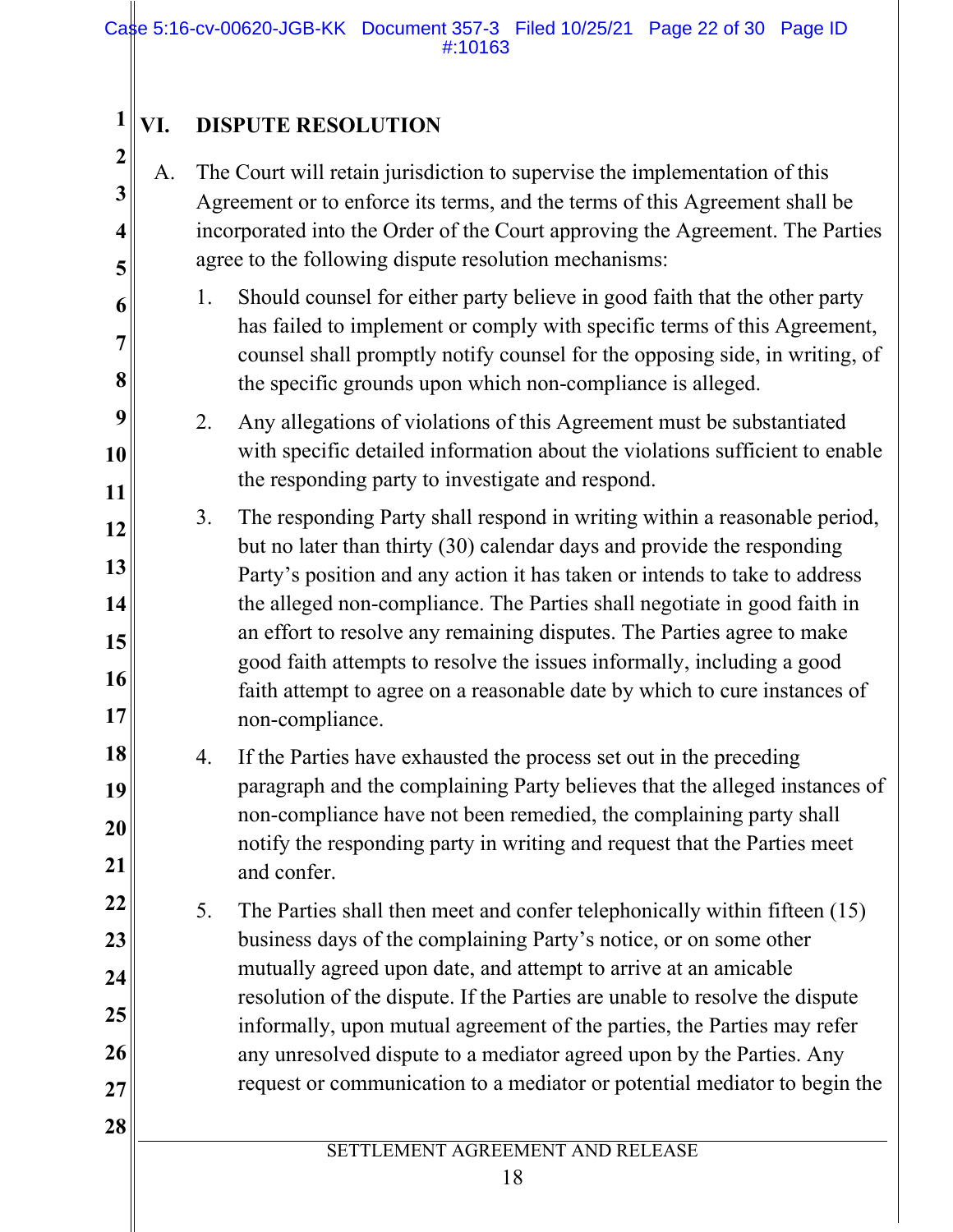**1 2 3 4 5 6 7 8 9 10 11 12 13 14 15 16 17 18 VII. TERMS OF ORDER FOR NOTICE, HEARING, AND FINAL 19 20 21 22 23 24 25 26 27 28**  SETTLEMENT AGREEMENT AND RELEASE mediation process must be a joint request or communication from both Parties. 6. The Parties agree that the mediation process described in this section shall be conducted confidentially and that no public disclosure shall be made regarding the mediation process at any time before, during, or after the mediation process, except that the final result of the mediation may be disclosed. Any documents or information disclosed by either Party during the mediation process shall not be admissible in any judicial proceeding. All statements or conclusions of the mediator shall not be admissible in any subsequent judicial proceeding. 7. If the Parties do not reach resolution under the procedures of Paragraphs 1-6, either party may file a motion requesting that the Court resolve the dispute. B. The Parties agree that any action or proceeding to enforce the terms of this Agreement shall be brought exclusively in the United States District Court for the Central District of California. The Court in this proceeding shall have the power to award such relief and issue such judgments as the Court deems proper. C. The Parties will endeavor to avoid using the dispute resolution process set forth in this section to address allegations of temporary or *de minimis* breaches of the Agreement. **JUDGMENT** A. Concurrently with their filing of this Agreement, Class Counsel and Defendants' Counsel shall jointly apply to the Court for Preliminary Approval of the Settlement provided for in this Agreement and entry of a Preliminary Approval Order. Such Preliminary Approval will seek approval of a Notice to the Class substantially in the form appended hereto as Exhibit 5, as well as a finding that the following satisfies the publication requirements of Federal Rule of Civil Procedure 23. B. Within ten (10) business days of the date of the Preliminary Approval, (i) EOIR Defendants will post the Notice to the Class and this Settlement Agreement in appropriate places on public EOIR websites; (ii) Plaintiffs will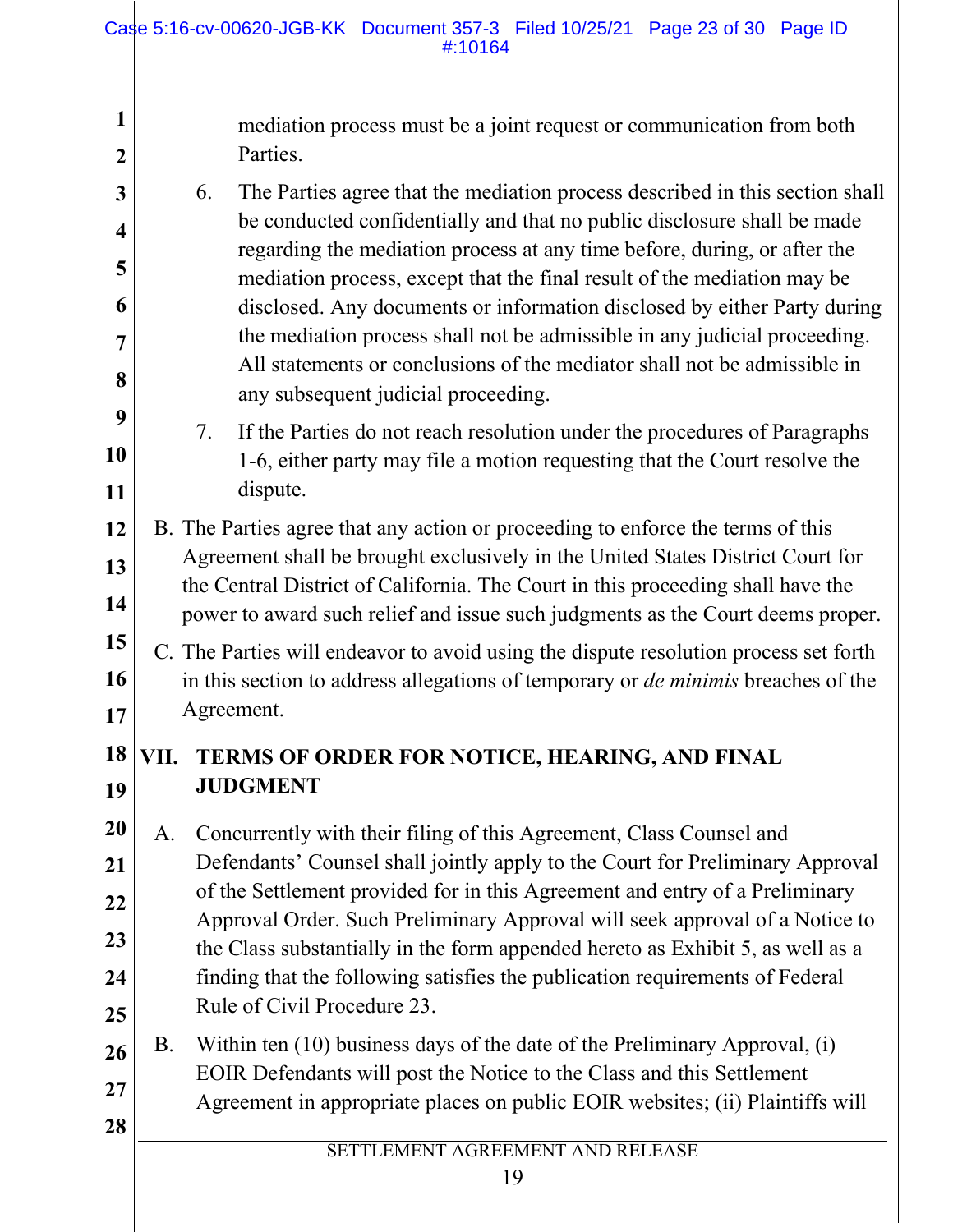**1 2 3 4 5 6 7 8 9 10 11** post the Notice to the Class and this Settlement Agreement in appropriate places on the website of the ACLU of Southern California; (iii) EOIR Defendants will distribute the Notice to the Class and this Settlement Agreement to the individuals and organizations on EOIR's current List of Pro Bono Legal Service Providers in the District; (iv) Plaintiffs will distribute the Notice to the Class and this Settlement Agreement to immigration attorneys through the local American Immigration Lawyers' Association listserv; and (iv) ICE Defendants will post the Notice to the Class in all housing units in Facilities where Class Members are detained in the District for longer than 72 hours, in an area prominently visible to immigration detainees. The Notice to the Class shall remain posted, and shall be maintained or replaced with new copies as needed, until the Court issues an order finally approving or rejecting the Settlement. The Party designated above to provide notice shall bear the cost of providing that notice.

- **12 13 14** C. A Class Member may object to the proposed Settlement or Class Counsel's application for an award of attorneys' fees by filing a written objection with the Court.
- **15 16** D. The Parties shall request that Class Members be provided at least thirty (30) days to submit objections to the Court after the Notice to the Class is posted.
- **17 18** E. If the Settlement contemplated by this Agreement is approved by the Court, counsel for the Parties shall request that the Court enter a Final Approval Order and Judgment substantially in the form appended hereto as Exhibit 1.

**19 20 21 22 23 24 25** F. Within ten (10) business days following the Court's entry of the Final Approval Order and Judgment, ICE shall provide the Notice of Final Settlement in English and Spanish, substantially in the form appended hereto as Exhibit 6, by posting it in all housing units in the Facilities where Class Members are housed for longer than 72 hours, in an area prominently visible to immigration detainees. The Notice of Final Settlement shall remain posted, and shall be maintained or replaced with new copies as needed, for one year following the Effective Date.

**26 27 28**  G. Should the Court enter an order preliminarily approving the settlement that is different from the Preliminary Approval Order, attached as Exhibit 7, or an order finally approving the settlement that is different from the Final Approval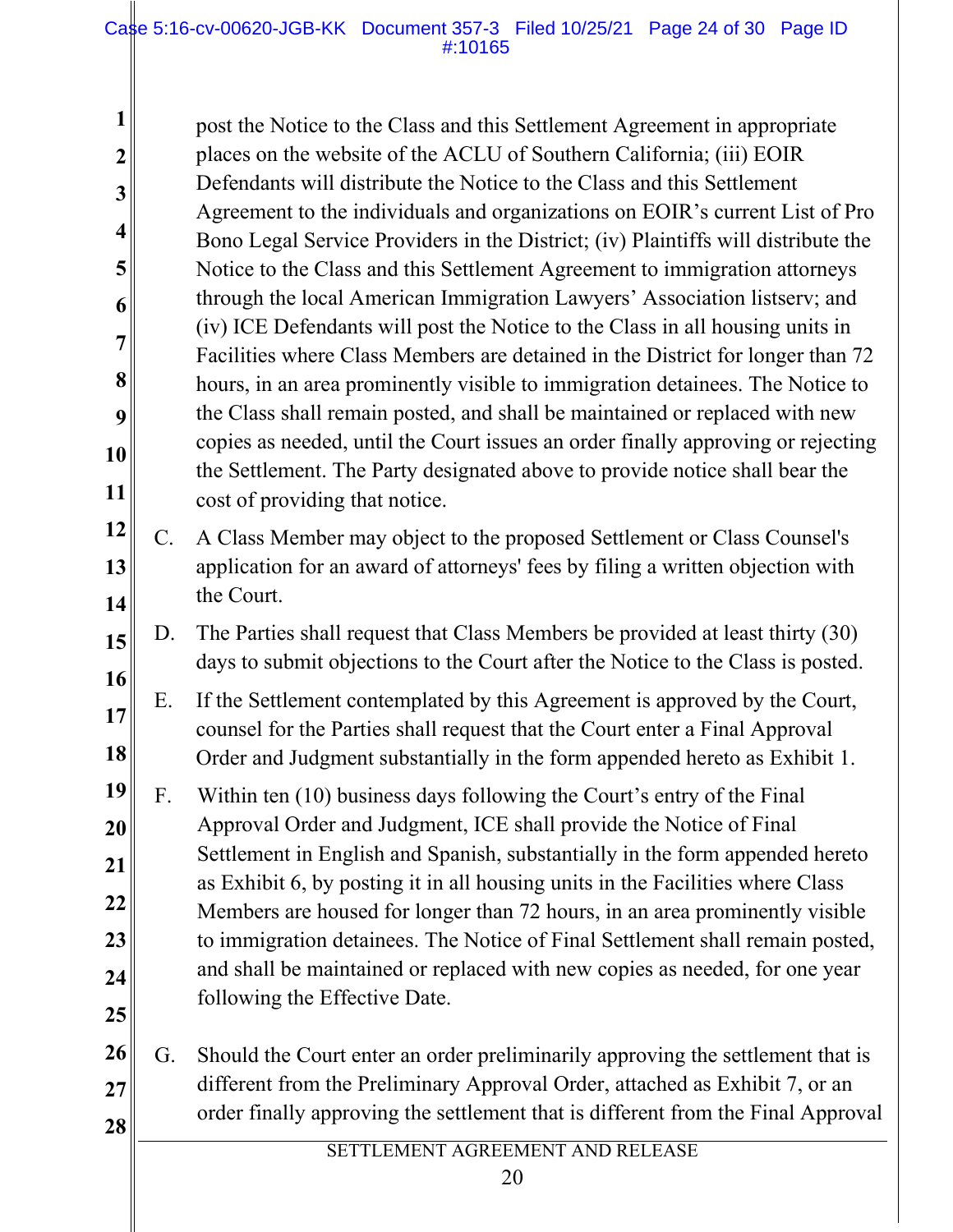Order, attached as Exhibit 1, the Parties shall meet and confer in good faith regarding the differences and shall either accept the Court's orders as written or use their best efforts to undertake whatever efforts are necessary to obtain Court orders satisfactory to both Parties.

## **4 5**

**6**

**7** 

**8**

**9**

**10**

**1**

**2**

**3**

## **VIII. EFFECTIVE DATE OF SETTLEMENT; TERMINATION**

A. The Effective Date shall be the date when all of the following shall have occurred: (a) entry of the Preliminary Approval Order; (b) approval by the Court of this Agreement, following notice to the Class and a fairness hearing, as prescribed by Federal Rule of Civil Procedure 23; and (c) entry by the Court of Final Judgment, in all material respects in the form appended hereto as Exhibit 1.

**11 12 13** B. If the Court does not approve the Agreement, or the Court's approval of the Agreement or the Final Judgment is reversed, vacated, or terminated, on appeal, the Parties' good-faith adherence to the terms of this Agreement prior to reversal, vacatur, or termination shall not be considered unlawful.

**14 15 16 17 18 19 20 21** C. Defendants or Plaintiffs shall have the right to terminate this Agreement if (a) the Court's declines to enter the Preliminary Approval Order or modifies that Preliminary Approval Order in any material respect; (b) the Court declines to approve the Settlement embodied in this Agreement or any material part of it; (c) the Court's declines to enter the Final Judgment or modifies the Final Judgment in any material respect; or (d) the Court of Appeals or the United States Supreme Court's reverses, vacates, or modifies in any material way the Final Judgment. Notice of termination must be provided in writing ("Termination Notice") to all other Parties and within thirty (30) days of the event triggering the right to terminate.

**22 23 24 25 26 27 28**  D. Except as otherwise provided herein, if the Settlement is terminated or modified in any material respect or fails to become effective for any reason, then the Settlement shall be without prejudice and none of its terms shall be effective or enforceable; the Parties to this Agreement shall be deemed to have reverted to their respective status in the Action as of the date and time immediately prior to the Agreement Date; and except as otherwise expressly provided, the Parties shall proceed in all respects as if this Agreement and any related orders had not been entered. If the Settlement is terminated or modified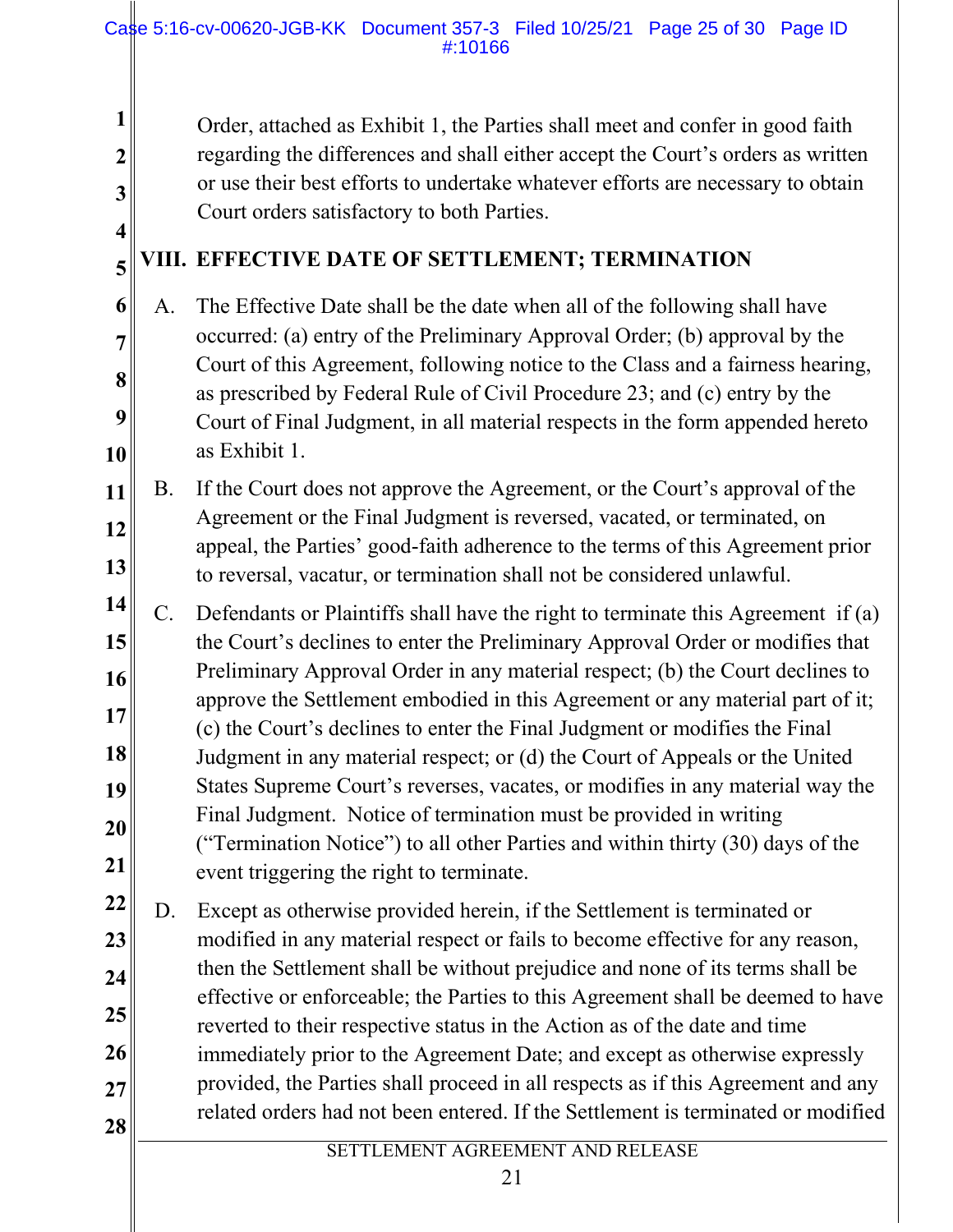in any material respect, the Parties shall be deemed not to have waived, not to have modified, or not to be estopped from asserting any additional defenses or arguments available to them.

## **4 IX. TERMINATION OF OBLIGATIONS**

**1**

**2**

**3**

**5**

**7** 

**8**

**9**

**10**

**11**

**12**

**13**

**28** 

**6** this Agreement shall terminate five (5) years from the Effective Date. Unless earlier terminated by operation of Section VIII.C, the obligations of

## **X. NO ADMISSION OF WRONGDOING**

- A. This Agreement, whether or not executed, and any proceedings taken pursuant to it:
- 1. Shall not be construed to waive, reduce, or otherwise diminish the authority of the Defendants to enforce the laws of the United States against Class Members, consistent with the Constitution and laws of the United States, and applicable regulations;
- **14 15 16 17 18 19 20** 2. Shall not be offered or received against the Defendants as evidence of, or construed as or deemed to be evidence of, any presumption, concession, or admission by any of the Defendants of the truth of any fact alleged by the Plaintiffs or the validity of any claim that had been or could have been asserted in the Action or in any litigation, or the deficiency of any defense that has been or could have been asserted in the Action, or of any liability, negligence, fault, or wrongdoing of the Defendants; or any admission by the Defendants of any violations of, or failure to comply with, the Constitution, laws or regulations; and
- **21 22 23 24 25 26 27** 3. Shall not be offered or received against the Defendants as evidence of a presumption, concession, or admission of any liability, negligence, fault, or wrongdoing, nor shall it create any substantive rights or causes of action against any of the Parties to this Agreement, in any other civil, criminal, or administrative action or proceeding, other than such proceedings as may be necessary to effectuate the provisions of this Agreement; provided, however, that if this Agreement is approved by the Court, Defendants may refer to it and rely upon it to effectuate the liability protection granted them hereunder.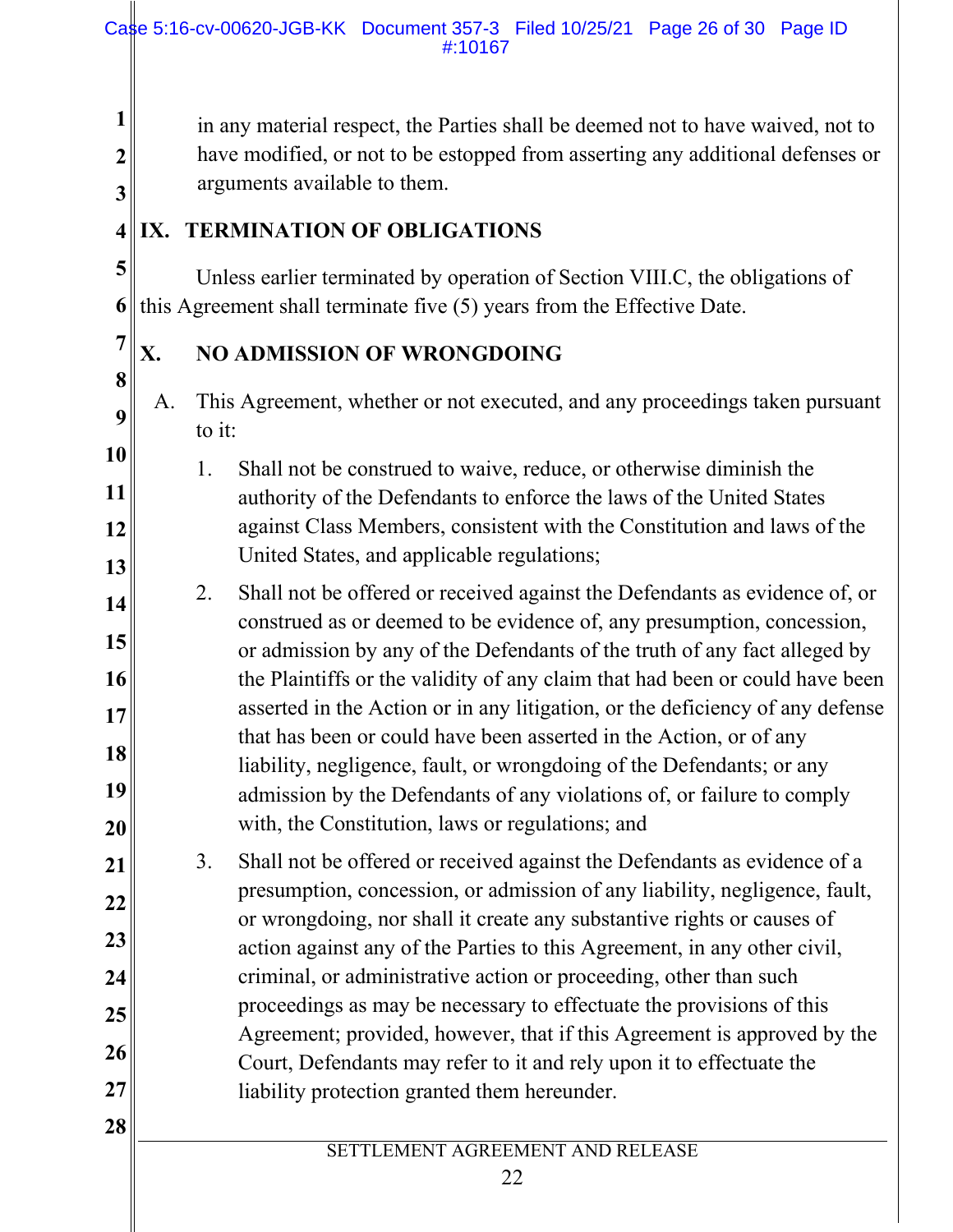## **XII. ATTORNEYS' FEES AND COSTS**

**1**

**2**

**3**

**4**

**5**

**6**

**28** 

- A. When Parties jointly request that the Court enter the Final Approval Order and Judgment, Class Counsel shall also file a separate written motion for Court approval of attorneys' fees and costs. Class Counsel shall seek Court approval of a fee award in the sum of \$1,600,000.00 and costs up to the sum of \$ 148,975.72. Defendants shall not oppose Class Counsel's motion for fees and costs in those amounts.
- **7 8 9 10** B. Upon approval of Class Counsel's motion for fees and costs, and within 60 days of the Effective Date, Defendants shall pay to Class Counsel the sum of \$1,600,000.00 to settle and resolve any claims by Plaintiffs or Class Counsel for attorneys' fees related to this Action under the Equal Access to Justice Act, 28 U.S.C. § 2412, or any other statute.
- **11 12 13 14** 1. Defendants shall deliver this payment by direct wire transfer into Class Counsel's designated account. Class Counsel shall provide Defendants all information necessary to accomplish the direct wire transfer within five days of the Effective Date.
- **15 16 17 18 19** C. Separately, Defendants agree to submit Plaintiffs' request for \$ 148,975.72 in costs to the Bureau of the Fiscal Service within 10 days of the Effective Date for payment from the Judgment Fund of whatever portion of Plaintiffs' cost request the Bureau determines is reimbursable as taxable costs under 28 U.S.C. § 1920. *See* 28 U.S.C. §§ 2412, 2414; 31 U.S.C. § 1304. Such payment shall settle and resolve any claims by Plaintiffs or Class Counsel for costs related to this Action under 28 U.S.C. § 2412.
- **20 21 22** D. The Parties agree to this settlement of attorneys' fees and costs to avoid further litigation and the costs and risks associated with litigating a request for fees and costs.
- **23 24 25 26 27** E. Plaintiffs and Class Counsel, on behalf of themselves, their heirs, executors, administrators, representatives, attorneys, successors, assigns, agents, affiliates, and partners, and any persons they represent, by operation of any final judgment entered by the Court, fully, finally, and forever release, relinquish, and discharge the Defendants of and from any and all claims for attorneys' fees and costs related to this Action.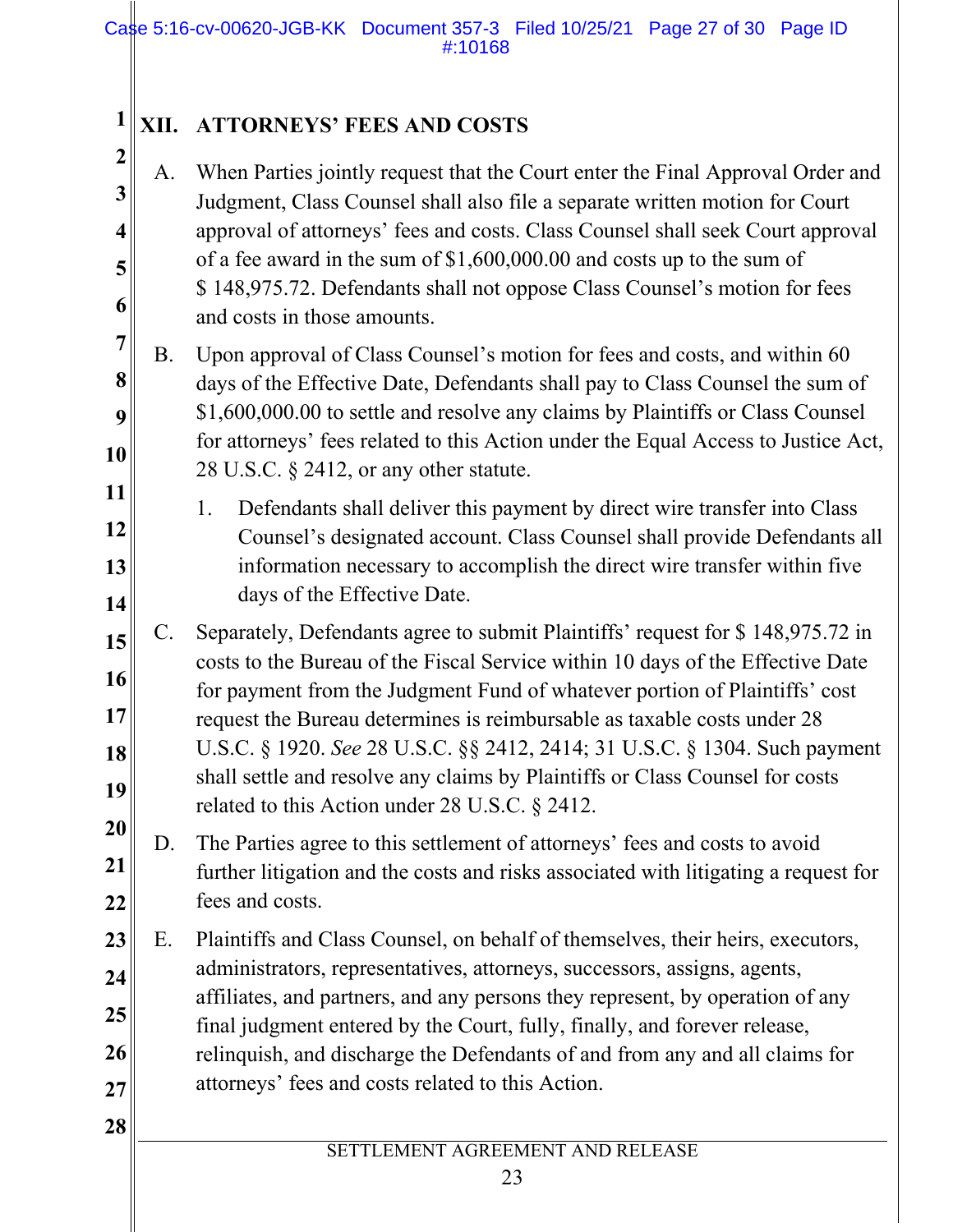#### **1 XIII. ADDITIONAL PROVISIONS**

**2**

**3**

**4**

**5**

**6**

**7** 

**28** 

A. This Agreement, and the obligations incurred herein, shall be in full and final disposition of the Action with prejudice, including any and all Settled Claims against Defendants. On the date the Court issues the Final Approval Order and Judgment, Plaintiffs shall be deemed to have fully, finally, and forever released, relinquished, and discharged Defendants of and from any and all Settled Claims.

- **8** B. All of the exhibits attached hereto are hereby incorporated by reference as though fully set forth herein.
- **9 10 11** C. This Agreement and its exhibits constitute the entire agreement among the Parties hereto concerning the Settlement of the Action, and no representations, warranties, or inducements have been made by any party hereto other than those contained and memorialized in such documents.
- **12 13 14** D. This Agreement may not be modified or amended, nor may any of its provisions be waived except by a writing signed by all parties hereto or their successors-in-interest.
- **15 16 17** E. This Agreement may be executed in one or more counterparts. All executed counterparts and each of them shall be deemed to be one and the same instrument provided that counsel for the parties to this Agreement shall exchange among themselves original signed counterparts.
- **18 19** F. This Agreement shall be binding upon, and inure to the benefit of, the successors and assigns of the parties hereto.
- **20 21 22** G. The waiver by one party of any breach of this Agreement by any other party shall not be deemed a waiver of any other prior or subsequent breach of this Agreement.
- **23 24 25 26 27** H. This Agreement shall not be construed more strictly against one party than another merely by virtue of the fact that it, or any part of it, may have been prepared by counsel for one of the Parties, it being recognized by the Parties that this Agreement is the result of negotiations between the Parties and that all Parties have contributed substantially and materially to the preparation of this Agreement.
	- SETTLEMENT AGREEMENT AND RELEASE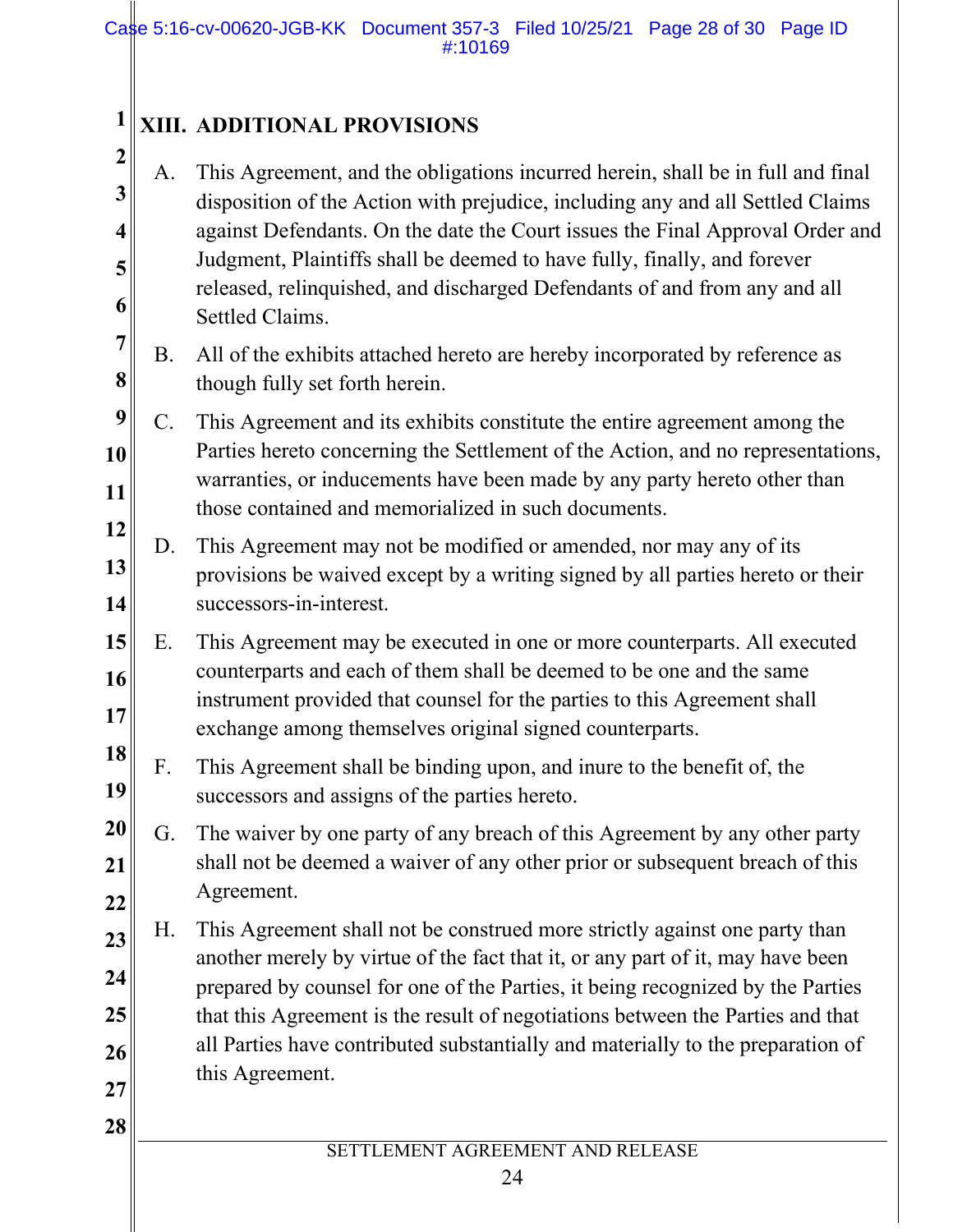#### Case 5:16-cv-00620-JGB-KK Document 357-3 Filed 10/25/21 Page 29 of 30 Page ID #:10170

| 1<br>$\boldsymbol{2}$<br>$\mathbf{3}$<br>$\overline{\mathbf{4}}$<br>5<br>6<br>7<br>8<br>9 | All counsel and any other person executing this Agreement and any of the<br>Ι.<br>exhibits hereto, or any related settlement documents, warrant and represent<br>that they have the full authority to do so and that they have the authority to<br>take appropriate action required or permitted to be taken under the Agreement<br>to effectuate its terms.<br>J.<br>Class Counsel and Defendants' Counsel agree to cooperate fully with one<br>another in seeking Court approval of this Agreement and to promptly agree<br>upon and execute all such other documentation as may be reasonably required<br>to obtain final approval by the Court of the Settlement. |  |  |
|-------------------------------------------------------------------------------------------|-----------------------------------------------------------------------------------------------------------------------------------------------------------------------------------------------------------------------------------------------------------------------------------------------------------------------------------------------------------------------------------------------------------------------------------------------------------------------------------------------------------------------------------------------------------------------------------------------------------------------------------------------------------------------|--|--|
| 10                                                                                        | For and on behalf of Defendants:                                                                                                                                                                                                                                                                                                                                                                                                                                                                                                                                                                                                                                      |  |  |
| 11                                                                                        |                                                                                                                                                                                                                                                                                                                                                                                                                                                                                                                                                                                                                                                                       |  |  |
| 12                                                                                        | EXECUTED this 25th day of October, 2021.                                                                                                                                                                                                                                                                                                                                                                                                                                                                                                                                                                                                                              |  |  |
| 13                                                                                        |                                                                                                                                                                                                                                                                                                                                                                                                                                                                                                                                                                                                                                                                       |  |  |
| 14                                                                                        | /s/ Brian Ward                                                                                                                                                                                                                                                                                                                                                                                                                                                                                                                                                                                                                                                        |  |  |
| 15                                                                                        | <b>BRIAN C. WARD</b><br>United States Department of Justice                                                                                                                                                                                                                                                                                                                                                                                                                                                                                                                                                                                                           |  |  |
| 16                                                                                        | Civil Division                                                                                                                                                                                                                                                                                                                                                                                                                                                                                                                                                                                                                                                        |  |  |
| 17                                                                                        | Office of Immigration Litigation                                                                                                                                                                                                                                                                                                                                                                                                                                                                                                                                                                                                                                      |  |  |
| 18                                                                                        | <b>District Court Section</b>                                                                                                                                                                                                                                                                                                                                                                                                                                                                                                                                                                                                                                         |  |  |
| 19                                                                                        | P.O. Box 868, Ben Franklin Station                                                                                                                                                                                                                                                                                                                                                                                                                                                                                                                                                                                                                                    |  |  |
| 20                                                                                        | Washington, D.C. 20044<br>$(202)$ 616-9121                                                                                                                                                                                                                                                                                                                                                                                                                                                                                                                                                                                                                            |  |  |
| 21                                                                                        | $(202)$ 305-7000 (fax)                                                                                                                                                                                                                                                                                                                                                                                                                                                                                                                                                                                                                                                |  |  |
| 22                                                                                        | brian.c.ward@usdoj.gov                                                                                                                                                                                                                                                                                                                                                                                                                                                                                                                                                                                                                                                |  |  |
| 23                                                                                        | <b>Counsel for Defendants</b>                                                                                                                                                                                                                                                                                                                                                                                                                                                                                                                                                                                                                                         |  |  |
| 24                                                                                        |                                                                                                                                                                                                                                                                                                                                                                                                                                                                                                                                                                                                                                                                       |  |  |
| 25                                                                                        |                                                                                                                                                                                                                                                                                                                                                                                                                                                                                                                                                                                                                                                                       |  |  |
| 26                                                                                        |                                                                                                                                                                                                                                                                                                                                                                                                                                                                                                                                                                                                                                                                       |  |  |
| 27                                                                                        |                                                                                                                                                                                                                                                                                                                                                                                                                                                                                                                                                                                                                                                                       |  |  |
| 28                                                                                        |                                                                                                                                                                                                                                                                                                                                                                                                                                                                                                                                                                                                                                                                       |  |  |
|                                                                                           | SETTLEMENT AGREEMENT AND RELEASE                                                                                                                                                                                                                                                                                                                                                                                                                                                                                                                                                                                                                                      |  |  |
|                                                                                           | 25                                                                                                                                                                                                                                                                                                                                                                                                                                                                                                                                                                                                                                                                    |  |  |
|                                                                                           |                                                                                                                                                                                                                                                                                                                                                                                                                                                                                                                                                                                                                                                                       |  |  |